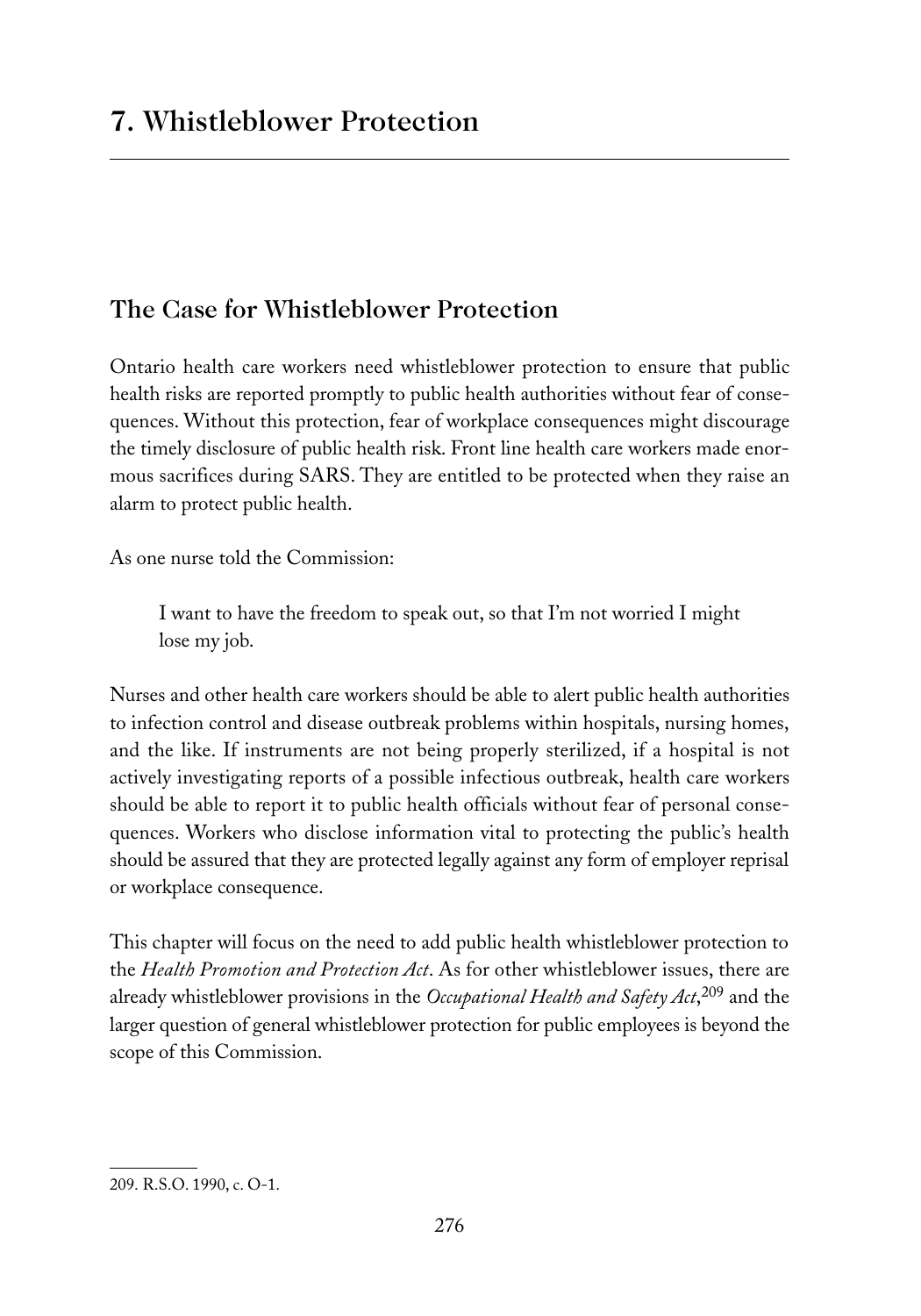Subsection 95(4) of the *Health Protection and Promotion Act* does allow that "no action or other proceeding shall be instituted against a person for making a report in good faith in respect of a communicable disease or a reportable disease in accordance with Part IV." However, it is of limited protection. As noted in a submission to the Commission:

The *Health Protection and Promotion Act* should be amended to provide reprisal protection for employees who, in good faith, raise concerns about how a public health risk is being addressed. The Act does provide that "No action or other proceeding shall be instituted against a person for making a report in good faith in respect of a communicable disease or a reportable disease in accordance with Part IV," *(Health Protection and Promotion Act,* R.S.O. 1990, c. H.7, s. 95 (4)), but that protection only deals with reporting specific occurrences, and not with raising concerns about how such an occurrence is being addressed by the public health system. This lack of real "whistleblowing protection" for public health workers is a gap in Ontario's health protection system.

Fear of reprisal is very real. Many nurses and other health care workers expressed fear of workplace consequences if it became known that they were being interviewed confidentially by the Commision. In some cases health care workers agreed to be interviewed on a confidential basis only after they understood that their disclosures to the Commission were protected by the whistleblower protection in Ontario's *Public Inquiries Act*, <sup>210</sup> which governs this Commission: Section 9.1 provides

- 1. No adverse employment action shall be taken against any employee or any person because the employee, acting in good faith, has made representations as a party or has disclosed information either in evidence or otherwise to a commission under this Act or to the staff of a commission.
- 2. Any person who contrary to subsection (1) takes adverse employment action against an employee is guilty of an offence and on conviction is liable to a fine of not more than \$5,000.

<sup>210.</sup> R.S.O. 1990, c. P-41.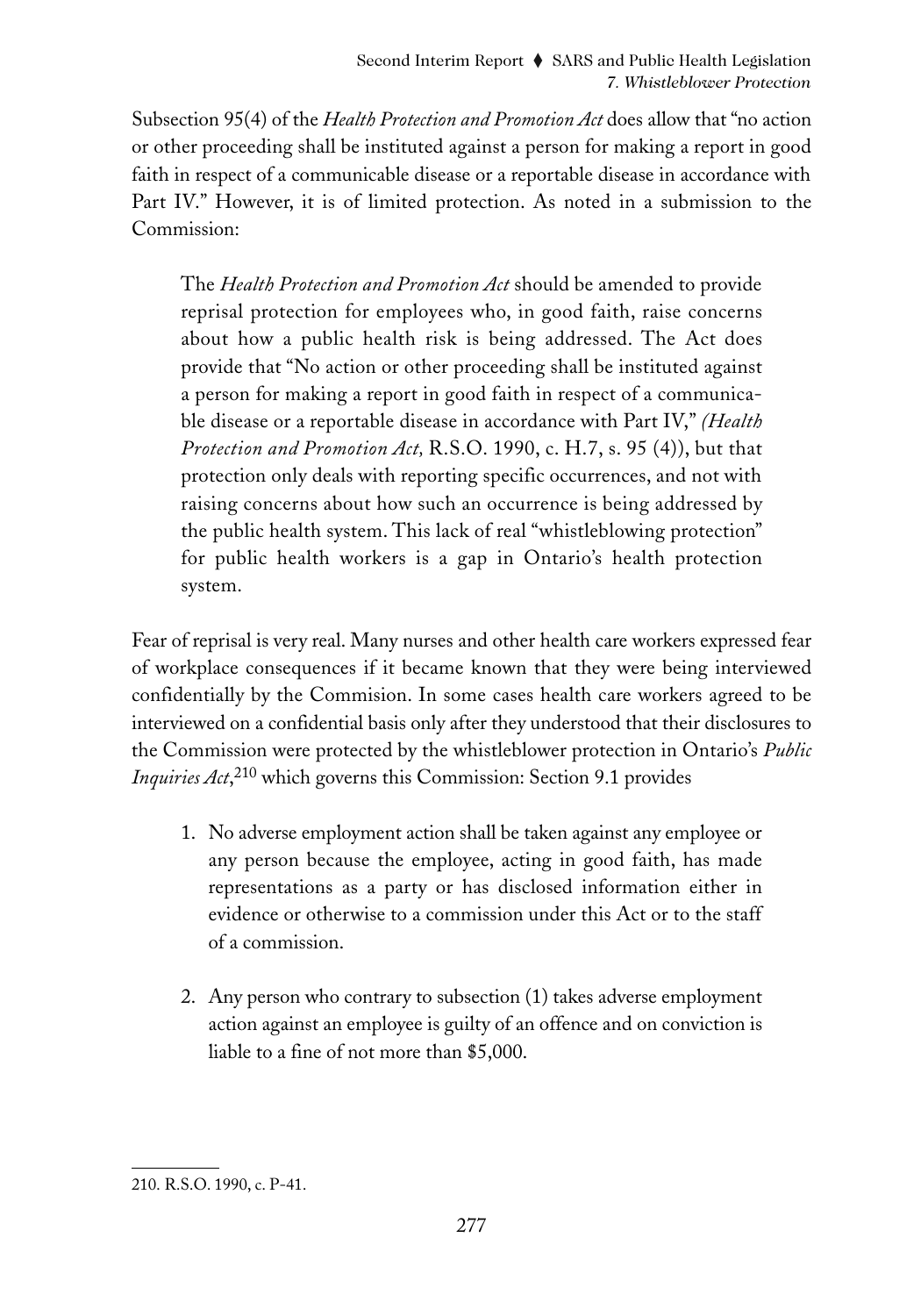> 3. This section applies despite any other Act and the oath of office of a Crown employee is not breached where information is disclosed as described in subsection (1).<sup>211</sup>

Even with this protection under the *Public Inquiries Act* some witnesses were inititally reluctant to speak to the Commission. Their fear of workplace retaliation was more immediate to them than the seemingly remote protection provided by the statute.

The measure of the concern was expressed by one reluctant witness, a health care worker, who was "afraid of losing my job." Even after being briefed on the confidential nature of the Commission process, and the whistleblower protection in the *Public Inquiries Act,* the witness said:

There are lots of other reasons for firing people.

The initial reluctance of some health care workers to speak confidentially to the Commission, even after the *Public Inquiries Act* whistleblower protection was explained, underlines their feelings of vulnerability even when given a measure of legal protection. Those feelings of vulnerability are necessarily greater when there is no legal protection at all in respect of a disclosure of a public health danger. Other than the protection when reporting a reportable or communicable disease as required by s. 95(4)<sup>212</sup> of the *Health Protection and Promotion Act*, health care workers who disclose a public health hazard have no protection at all from workplace reprisal.

Health care work can be tough and demanding. The demanding work may strain relationships between workers and supervisors. The atmosphere and pressures on the hospital floor may be less conducive to appropriate disclosure than the higher-ups may think. The fear of retaliation exists and is very real in the minds of those who might have information highly relevant to the protection of the public against an outbreak of infectious disease. These fears have the potential to impede the reporting of information that is vital to the protection of other health care workers and the public, particularly in the case of an infectious disease, where timely reporting and action is critical.

<sup>211.</sup> These amendments received Royal Assent on June 23, 2003, following submissions from OPSEU calling for whistle-blower protection in the Walkerton Inquiry.

<sup>212 .</sup>Subsection 95(4) provides:

No action or other proceeding shall be instituted against a person for making a report in good faith in respect of a communicable disease or a reportable disease in accordance with Part IV.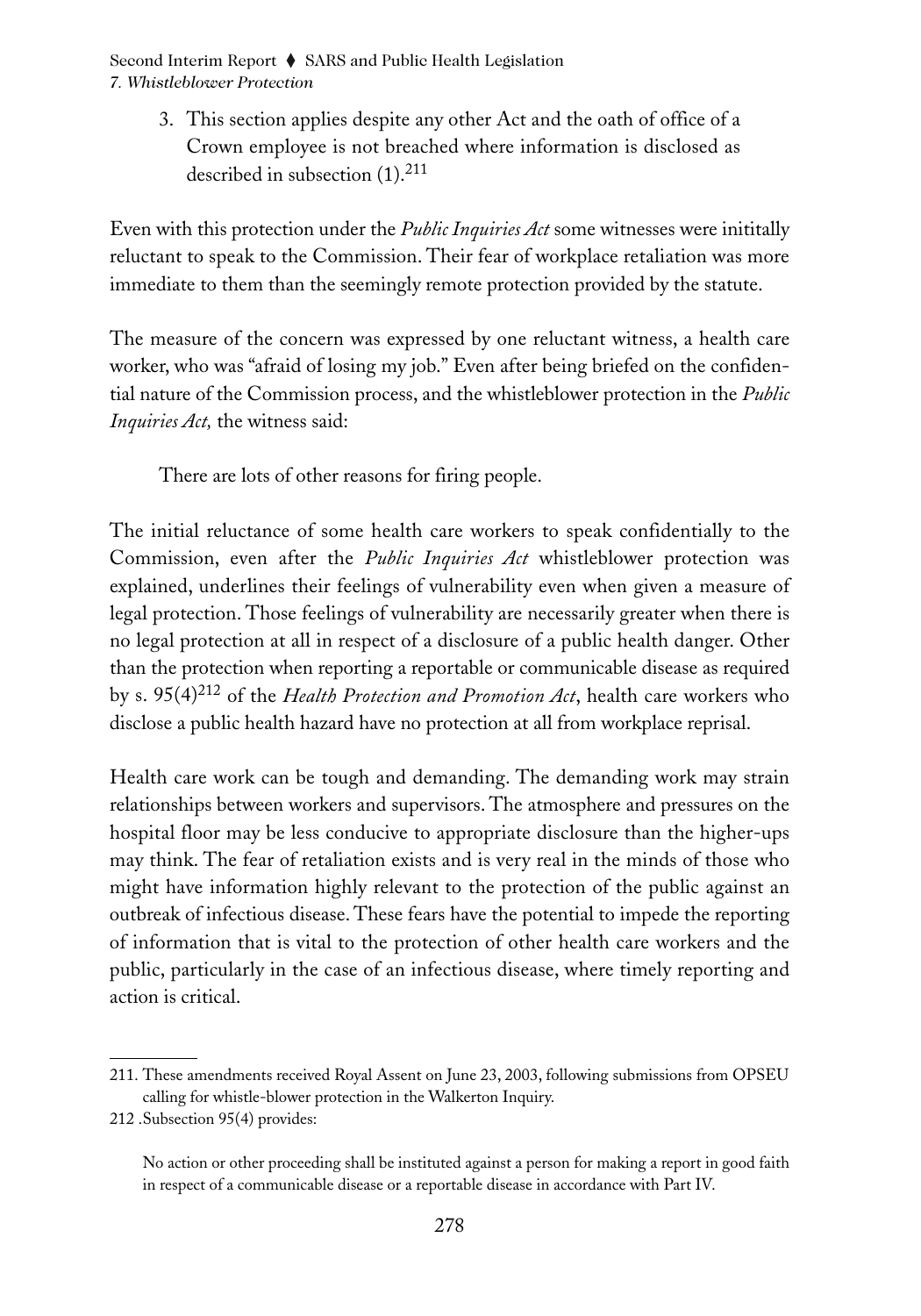Barb Wahl, the then President of the Ontario Nurses' Association (ONA),<sup>213</sup> in a statement at the SARS Commission public hearings: emphasized the need for whistleblower protection:

Nurses need whistle-blower protection so that they can go elsewhere with the information they have. They need respect and recognition as professionals and essential members of the health care team. Nurses are tired of being shunted aside and disregarded. It's another reason they're leaving the profession. They see they're not included in the decisions and, as a result, they feel they and their patients are not safe.<sup>214</sup>

Adeline Falk-Rafael, President of the Registered Nurses Association of Ontario (RNAO)<sup>215</sup> noted its long standing advocacy of whistleblower protection for health care workers as an important safety valve in the health care system:

Immediately introduce whistleblower legislation to ensure that nurses and other health care workers can express their concerns without fear of reprisal from their employer. RNAO first requested this legislation from the Premier of Ontario in March of 1998. Failure to implement this legislation has meant that an important safety valve is missing from our health care system.216

Whistleblower protection is advocated by the unions that represent Ontario health care workers.

The Canadian Union of Public Employees (CUPE), $^{217}$  in a written recommendation to the Commission, stated "Whistleblower legislation is necessary for any employees who feel an employer is putting themselves or the public at risk."

<sup>213.</sup> The Ontario Nurses' Association (ONA) is the trade union that represents 50,000 registered nurses and allied health professionals working in hospitals, long-term care facilities, public health, community agencies and industry throughout Ontario (Source: ONA website). On January 1, 2004, Linda Haslam Stroud succeeded Wahl as ONA President.

<sup>214.</sup> SARS Commission, Public Hearings, September 29, 2003.

<sup>215.</sup> The Registered Nurses Association of Ontario (RNAO) is the professional association representing over 20,000 registered nurses in Ontario.

<sup>216.</sup> SARS Commission, Public Hearings, September 29, 2003.

<sup>217.</sup> CUPE is Canada's largest union. With more than half a million members across Canada, CUPE represents workers in health care, education, municipalities, libraries, universities, social services, public utilities, transportation, emergency services and airlines. (Source: CUPE website).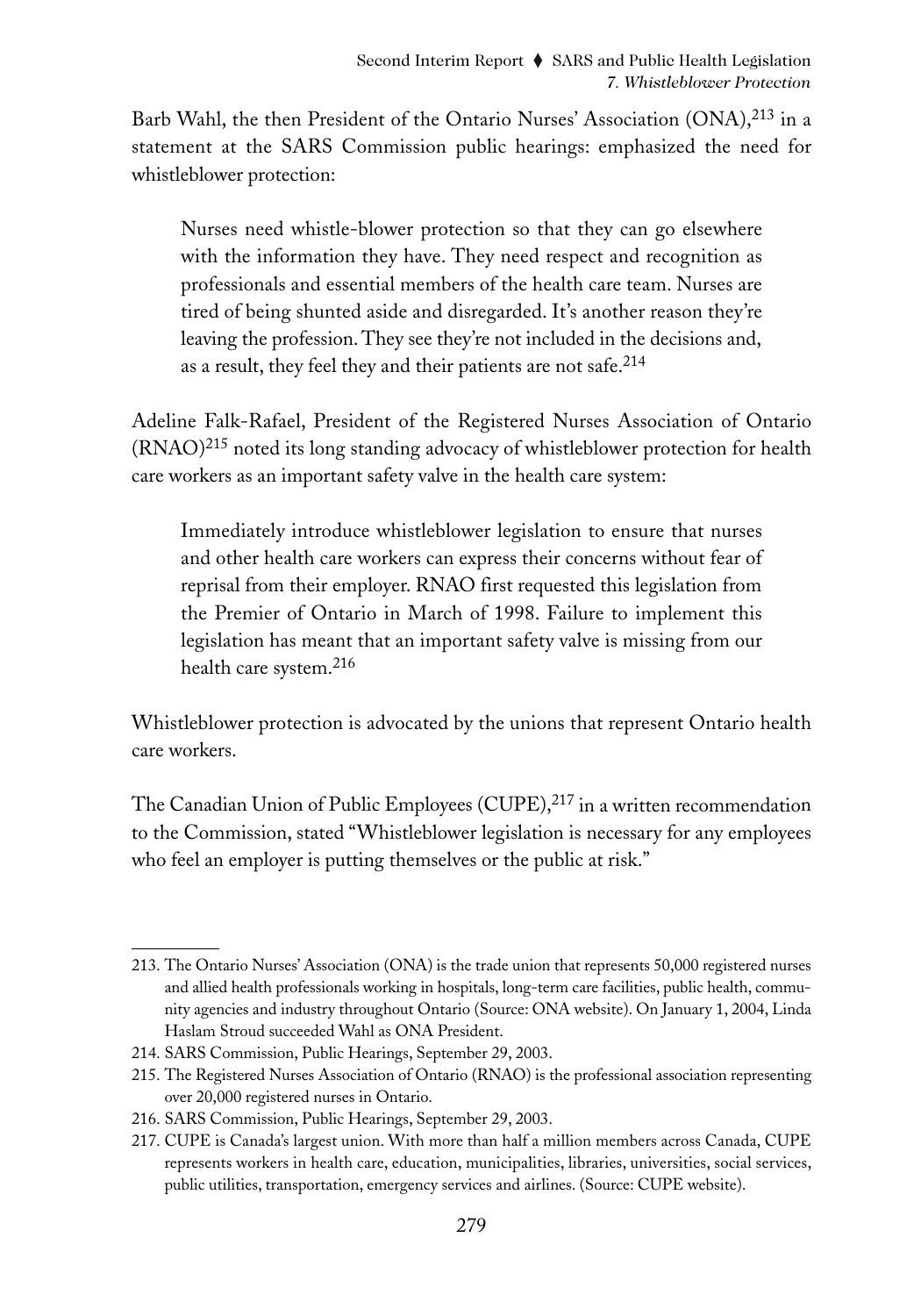The Ontario Public Service Employees' Union (OPSEU),<sup>218</sup> in recommending whistleblower protection for health care workers, made the following submission to the Commission:

Any person with public health responsibilities should be able to bring their good faith concerns about public health risks to the attention of an independent public authority, and, if necessary, the public, without facing reprisal or retaliation from vested interests. The leading Canadian study makes the following observation concerning federal public servants:

An effective regime for the identification, disclosure and correction of wrongdoing . . . provides public servants with the tools and support they need to reveal and correct instances where conduct and decisionmaking fall short of the high standards expected in public institutions. In addition, a trusted disclosure regime can make a significant contribution to public service morale and conduct, and to public confidence in government. (Government of Canada, Report of the Working Group on Disclosure of Wrongdoing, 2003, Executive Summary: on Treasury Board website.)

These comments apply equally to persons employed in public sector health functions.

OPSEU made the following recommendation to the Commission:

Amend the *Health Protection and Promotion Act* to add a provision similar to the *Environmental Bill of Rights*, Section 105, but broadened to include protection against reprisals: where the employee is employed by an enforcement agency, for bringing the matter to public attention after the matter was first brought to the attention of the employer of that person.

Those concerned about the need for whistleblower protection will experience a shock of recognition in the findings made by Associate Chief Judge Murray Sinclair, in the

<sup>218.</sup> OPSEU is the third largest union in Ontario, with approximately 100,000 full- and part-time members, nearly 500 locals, and 20 offices across Ontario. OPSEU represents Ontario public service employees, education workers, health workers, social services workers, justice workers and some municipal employees.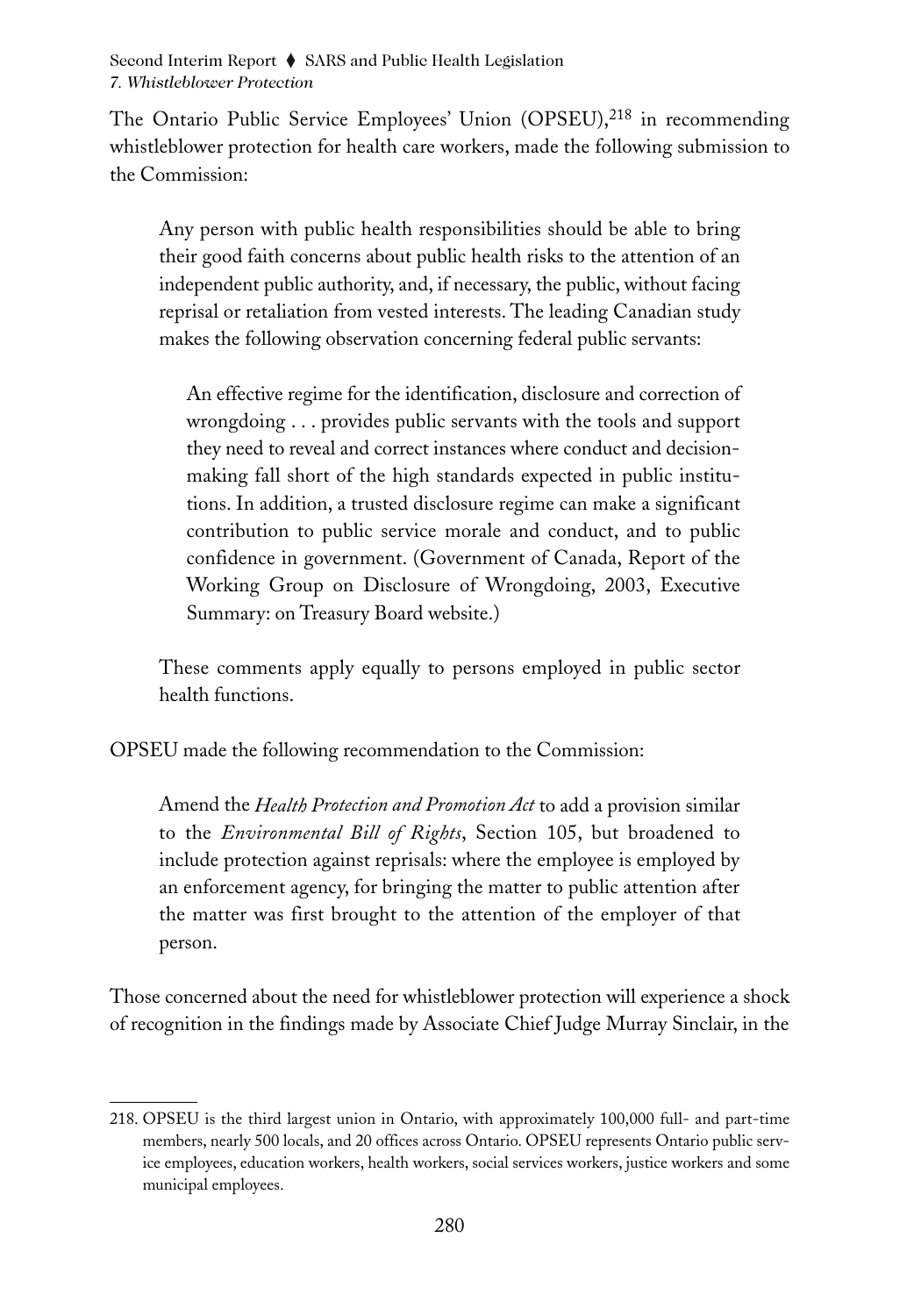Report of the Manitoba Paediatric Cardiac Surgery Inquest. The inquiry looked at the deaths of 12 infants at a Winnipeg Hospital and concluded that five were preventable, three "were still surrounded by more questions than answers," and only one had been acceptably explained. Judge Sinclair found:

The evidence suggests that because nursing occupied a subservient position within the HSC structure, issues raised by nurses were not always treated appropriately.<sup>219</sup>

He wrote:

Historically, the role of nurses has been subordinate to that of doctors in our health-care system. While they are no long[er] explicitly told to see and be silent, it is clear that legitimate warnings and concerns raised by nurses were not always treated with the same respect or seriousness as those raised by doctors. There are many reasons for this, but the attempted silencing of members of the nursing profession, and the failure to accept the legitimacy of the concerns, meant that serious problems in the paediatric cardiac surgery programme were not recognized or addressed in a timely manner. As a result, patient care was compromised.<sup>220</sup>

Judge Sinclair said:

It is necessary to put in place structures that ensure that all staff can make their concerns known without fear or reprisal. It is also important to ensure that the structure of the HSC be adjusted to ensure that the position of nursing does not continue to be a subservient one.

To this end, he recommended that:

The Province of Manitoba consider passing 'whistle blowing' legislation to protect nurses and other professionals from reprisals stemming from their disclosure of information arising from a legitimately and reasonably held concern over the medical treatment of patients.

<sup>219.</sup> Mr. Justice Murray Sinclair, The Report of the Manitoba Paediaric Cardiac Surgery Inquest, "An Inquiry Into Twelve Deaths at the Winnipeg Health Sciences Centre in 1994," November 27, 2000, Chapter 10, p. 1 (electronic version), (subsequently referred to as the Sinclair Report).

<sup>220.</sup> The Sinclair Report, Chapter 10, p. 1 (electronic version).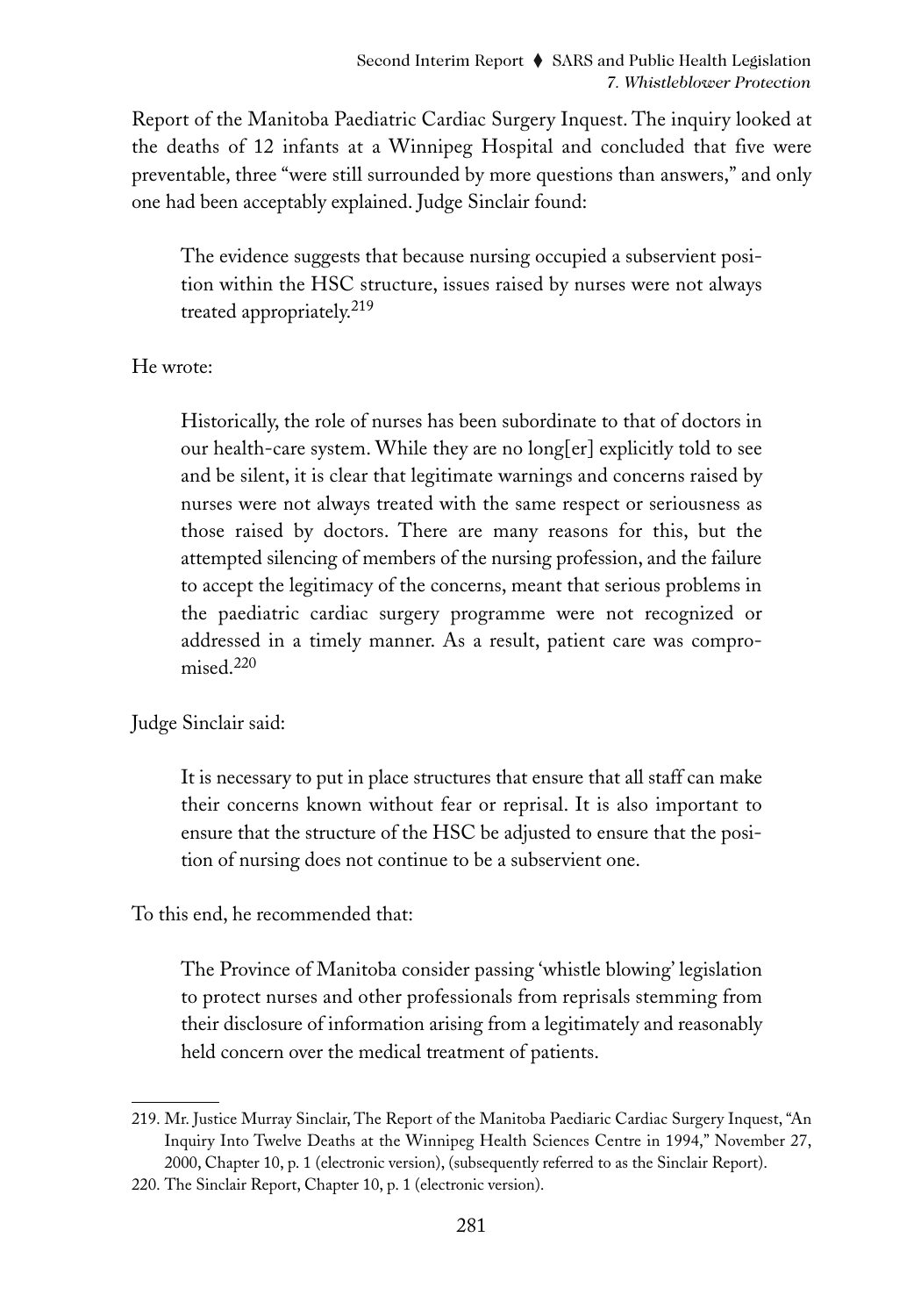Everything said in that report about the barriers to disclosure, and the need for whistleblower protection, applies to the concerns expressed by Ontaro health care workers. All Ontario workers now enjoy a limited protection in respect of the disclosure of workplace health and safety hazards. The Ontario *Occupational Health and Safety Act*<sup>221</sup> whistleblower provision provides:

- (50) No employer or person acting on behalf of an employer shall,
- (a) dismiss or threaten to dismiss a worker;
- (b) discipline or suspend or threaten to discipline or suspend a worker;
- (c) impose any penalty upon a worker; or
- (d) intimidate or coerce a worker,

because the worker has acted in compliance with this Act or the regulations or an order made thereunder, has sought the enforcement of this Act or the regulations or has given evidence in a proceeding in respect of the enforcement of this Act or the regulations or in an inquest under the *Coroners Act*.

The Ontario workplace safety disclosure provisions require that the worker seek compliance with the statute, as opposed to simply disclosing a concern about a hazard, before the worker attracts whistleblower protection. The focus of this legislation is not on public health but rather on workplace safety, a matter to be dealt with in the final report.

It is important to distinguish between occupational health and safety whistleblower protection and public health whistleblower protection directed to health care workers who make a disclosure to a medical officer of health in respect of a public health risk. Obvious examples include disclosure of a dangerous infection control practice in a hospital, or a cluster of cases that warrants investigation for evidence of an infectious disease outbreak.

A number of statutes, both provincial and federal, provide whistleblower protection. For example, in addition to the *Occupational Health and Safety Act*, Ontario's

<sup>221.</sup> R.S.O. 1990, c. O-1.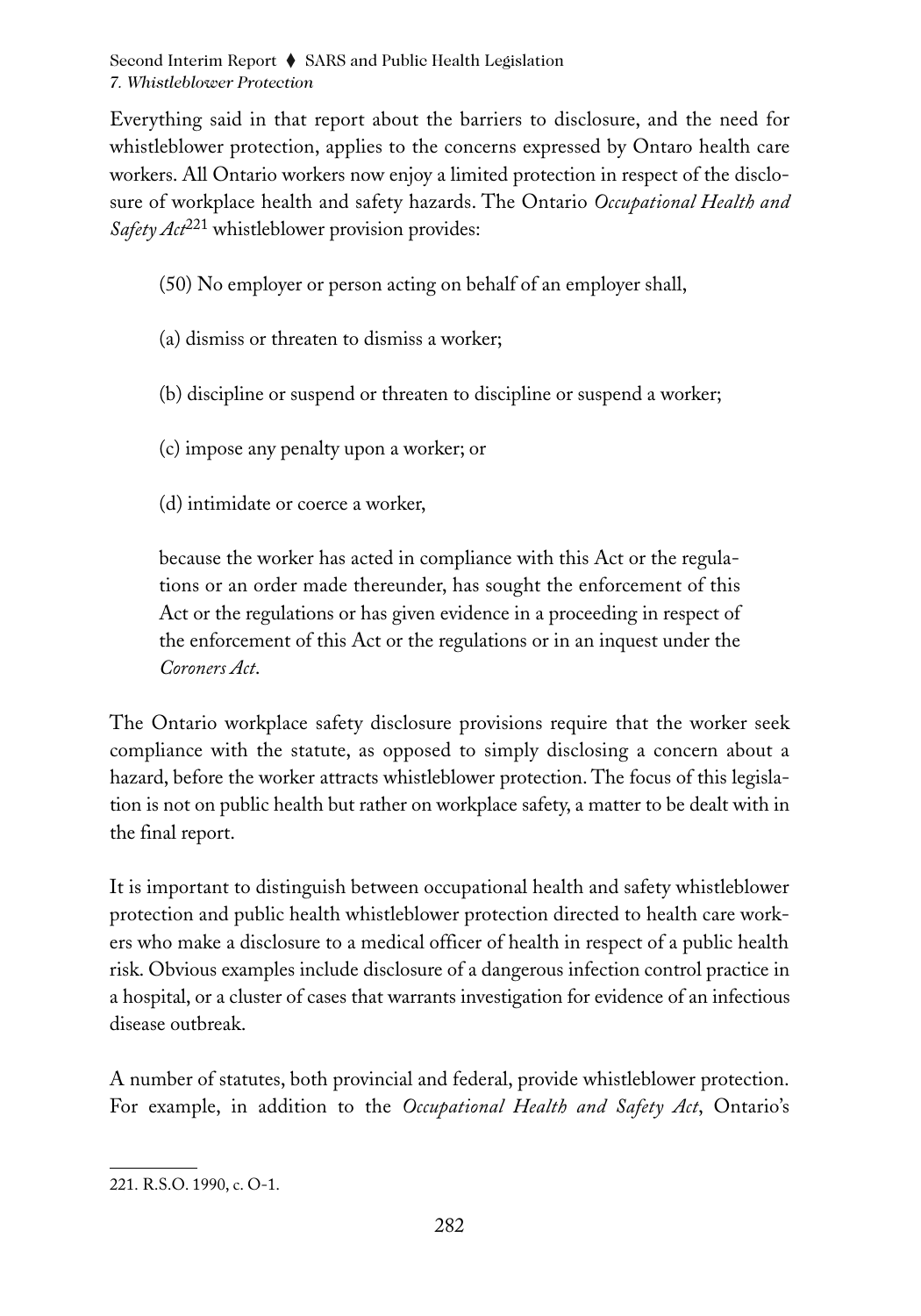*Environmental Bill of Rights* makes it an offence for any employer to take reprisals against an employee where the latter has, in good faith, complained, provided information for an investigation or review or participated in a process under the Act. $^{222}$ Similarly, the Ontario *Labour Relations Act, 1995,* makes it an offence for either the employer or the Union to take employment action against a person who has made a complaint under the Act.<sup>223</sup>

222. R.S.O. 1993, s. 105(1) provides:

Any person may file a written complaint with the Board alleging that an employer has taken reprisals against an employee on a prohibited ground.

Reprisals mean:

(2) For the purposes of this Part, an employer has taken reprisals against an employee if the employer has dismissed, disciplined, penalized, coerced, intimidated or harassed, or attempted to coerce, intimidate or harass, the employee.

Subsection (3) sets out the prohibited grounds:

(3) For the purposes of this Part, an employer has taken reprisals on a prohibited ground if the employer has taken reprisals because the employee in good faith did or may do any of the following:

1. Participate in decision-making about a ministry statement of environmental values, a policy, an Act, a regulation or an instrument as provided in Part II.

2. Apply for a review under Part IV.

3. Apply for an investigation under Part V.

4. Comply with or seek the enforcement of a prescribed Act, regulation or instrument.

5. Give information to an appropriate authority for the purposes of an investigation, review or hearing related to a prescribed policy, Act, regulation or instrument.

6. Give evidence in a proceeding under this Act or under a prescribed Act.

223. S.O., 1995, c. 1, Sched. A, s. 87(1) provides:

(1) No employer, employers' organization or person acting on behalf of an employer or employers' organization shall,

(a) refuse to employ or continue to employ a person;

(b) threaten dismissal or otherwise threaten a person;

(c) discriminate against a person in regard to employment or a term or condition of employment; or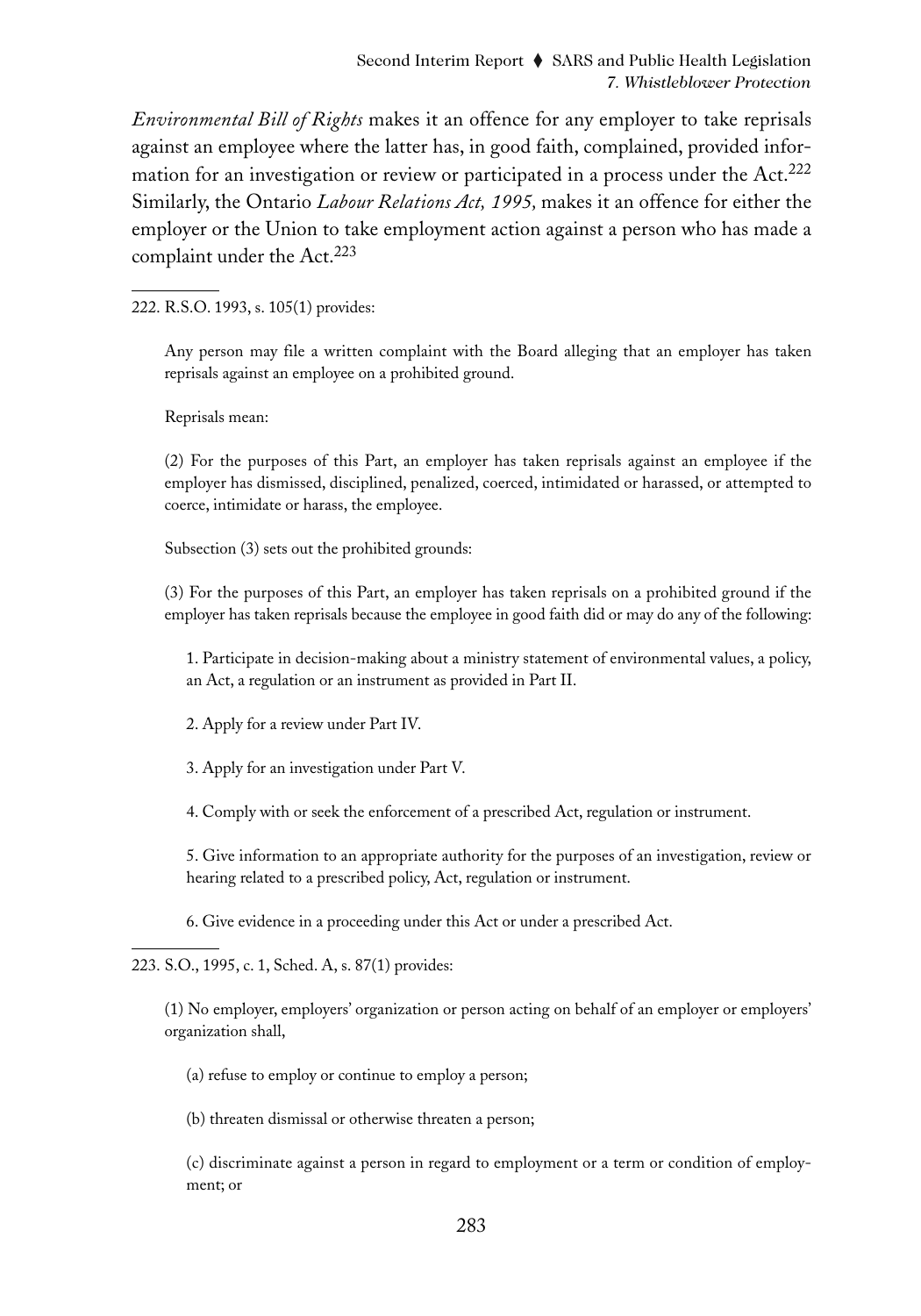There are somewhat similar whistleblower provisions in federal legislation such as the *Canadian Environmental Protection Act, 1999*. 224

(d) intimidate or coerce or impose a pecuniary or other penalty on a person,

because of a belief that the person may testify in a proceeding under this Act or because the person has made or is about to make a disclosure that may be required in a proceeding under this Act or because the person has made an application or filed a complaint under this Act or has participated in or is about to participate in a proceeding under this Act.

Same

(2) No trade union, council of trade unions or person acting on behalf of a trade union or council of trade unions shall,

(a) discriminate against a person in regard to employment or a term or condition of employment; or

(b) intimidate or coerce or impose a pecuniary or other penalty on a person,

because of a belief that the person may testify in a proceeding under this Act or because the person has made or is about to make a disclosure that may be required in a proceeding under this Act or because the person has made an application or filed a complaint under this Act or has participated in or is about to participate in a proceeding under this Act.

224. R.S.C. 1999, c. 33, s. 16. provides:

(1) Where a person has knowledge of the commission or reasonable likelihood of the commission of an offence under this Act, but is not required to report the matter under this Act, the person may report any information relating to the offence or likely offence to an enforcement officer or any person to whom a report may be made under this Act.

(2) The person making the report may request that their identity, and any information that could reasonably be expected to reveal their identity, not be disclosed.

(3) No person shall disclose or cause to be disclosed the identity of a person who makes a request under subsection (2) or any information that could reasonably be expected to reveal their identity unless the person authorizes the disclosure in writing.

(4) Despite any other Act of Parliament, no employer shall dismiss, suspend, demote, discipline, harass or otherwise disadvantage an employee, or deny an employee a benefit of employment, by reason that

(*a*) the employee has made a report under subsection (1);

(*b*) the employee, acting in good faith and on the basis of reasonable belief, has refused or stated an intention of refusing to do anything that is an offence under this Act; or

(*c*) the employee, acting in good faith and on the basis of reasonable belief, has done or stated an intention of doing anything that is required to be done by or under this Act.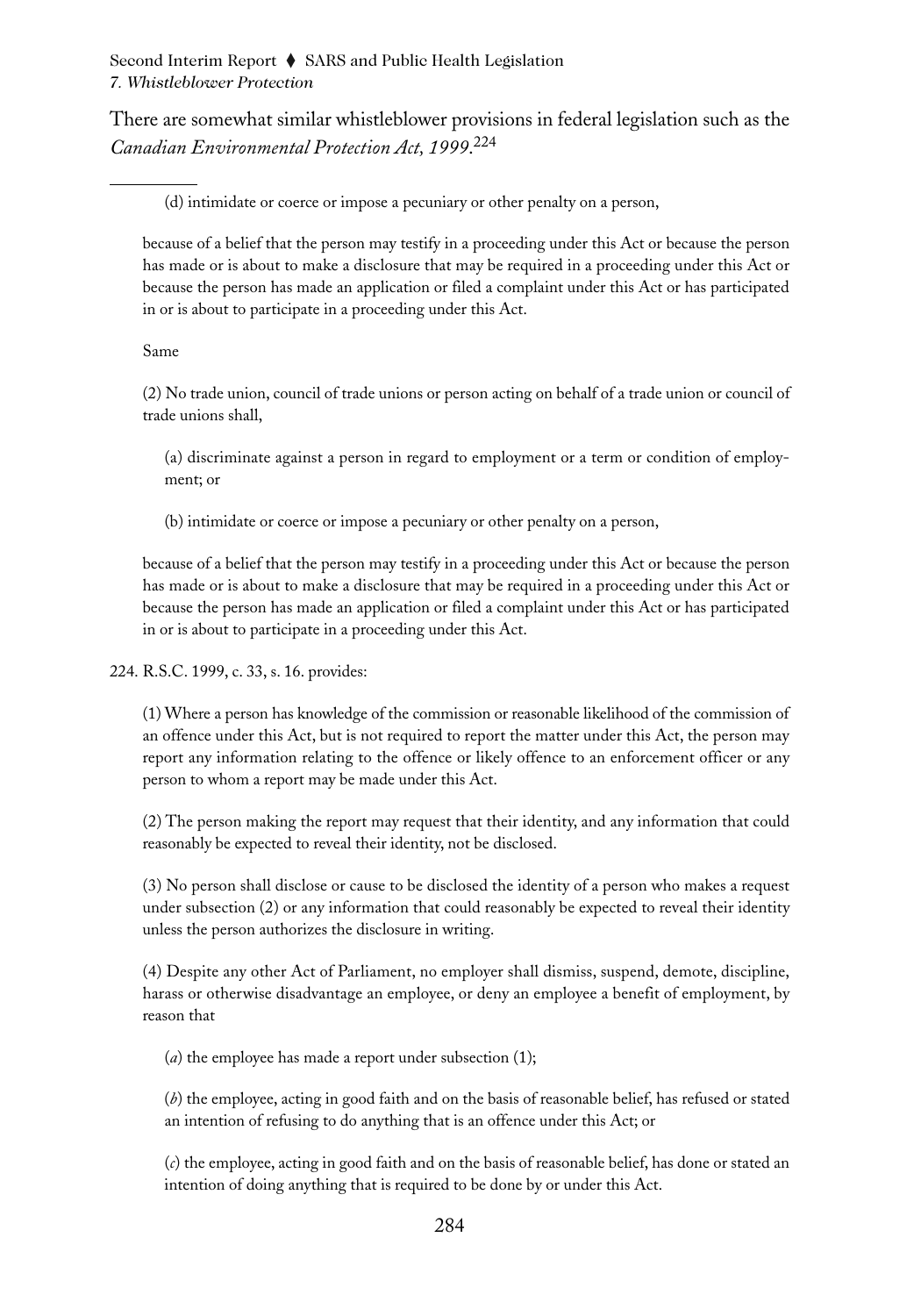Whistleblower protection of a more general nature has been advocated in Ontario from time to time. A complicated series of 1993 amendments to the *Public Service Act*, <sup>225</sup> passed by the Legislative Assembly, would have provided general protection for Ontario government employees against retaliation for disclosing allegations of serious government wrongdoing and would also have provided a means for making those allegations public. The legislation proposed an elaborate structure of advice, disclosure, review, reports, notices, reviews, exemptions, submissions, consents, referrals, complaints, arbitrations, settlements, and appeals involving an independent counsel as an officer of the Legislative Assembly. Since its enactment 11 years ago no government has ever proclaimed it in force. The Act applies primarily to government employees and even if proclaimed would withhold protection from most health care workers who are not employed by a government institution.

A more recent Ontario initiative was the introduction into the Legislative Assembly on May 23, 2002, by Shelley Martel M.P.P., of Bill 27, *"An Act to promote patients' rights and to increase accountability in Ontario's health care system."* This private members' public bill called for the appointment of a Health Care Standards Commissioner, whose function would include, among other things the administration of a system of whistleblower protection.<sup>226</sup> The Act was never

4(1) The purposes of this section are,

to protect employees of providers of health care services from adverse employment action for disclosing allegations of noncompliance with the Patients' Bill of Rights or a health care standard; and

to provide the means for making those allegations public.

4(2) An employee of health care service provider may disclose to the Commissioner information that is obtained in the course of his or her employment and that the employee is otherwise required to keep confidential, for either or both of the following purposes:

To seek advice about the employee's rights and obligations;

To allow the information to be made public, if the employee believes that it may be in the public interest to do so.

Subsection 4(5) provides:

No provider of health care services or person acting on behalf of such a provider shall take adverse employment action against an employee because the employee has, acting in good faith, disclosed information under subsection (2).

<sup>225.</sup> R.S.O. 1990, c. P-47.

<sup>226.</sup> The proposed whistleblower section provides: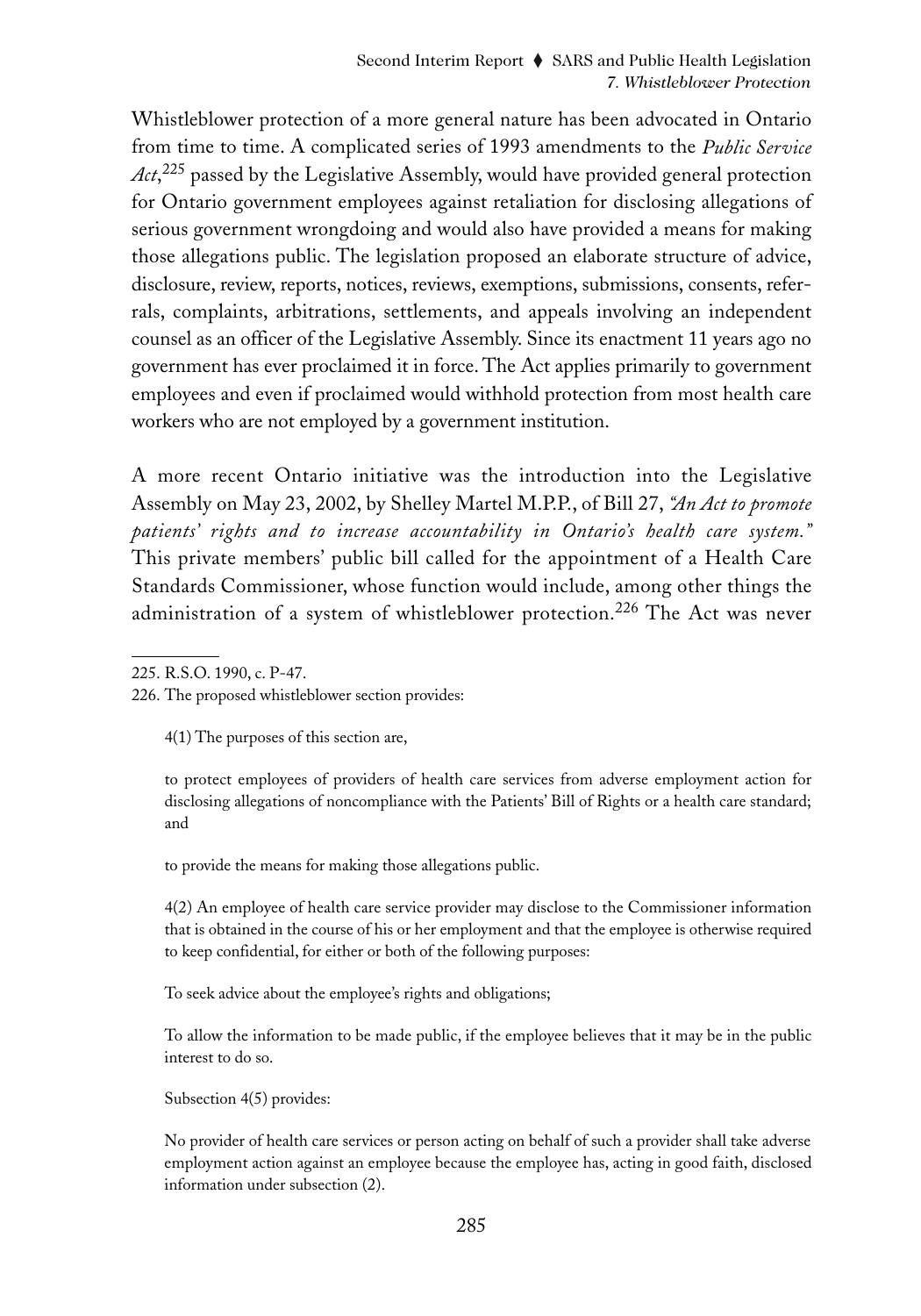passed.<sup>227</sup> The focus of that proposal was on patients' rights and health care standards generally, not on public health risk in particular. It involved a complex system of reporting, including a separate agency to receive and invesigate complaints.

More recently, two pieces of federal legislation one enacted and one pending, provided whistleblower protection in the federal domain.

The first, Bill C-12, repealed and replaced the former *Quarantine Act*, with *"An Act to prevent the introduction and spread of communicable diseases."* This new *Quarantine Act* was passed on February 10, 2005. It contains a section which provides:

54. (1) A person who, in good faith, reports to a screening officer, a quarantine officer or an environmental health officer a contravention of this Act by another person, or the reasonable likelihood of such a contravention, may request that their identity, and any information that could reasonably reveal their identity, not be disclosed to their employer or the other person.

(2) Subject to any other Act of Parliament, no person shall disclose or permit the disclosure of that identity or information unless authorized in writing by the person who made the request.

(3) Despite any other Act of Parliament, no person shall dismiss, suspend, demote, discipline, deny a benefit of employment to, harass or otherwise disadvantage a person for having

a) made a report under subsection (1);

b) refused or stated an intention of refusing to do anything that they believed on reasonable grounds was or would be a contravention under this Act; or

<sup>227.</sup> Bill 22 was first introduced as private members in Bill 50, 1998, in the 2nd Session of the 36th Parliament by Marion Boyd. Bill 22 remains essentially the same as drafted under Ms. Boyd's direction with two additions noted by Ms. Martel in 2002, in the 3rd Session 33rd Parliament, in debate and second reading. It has been referred to the Committee of the Whole House once under Ms. Boyd and once under Ms. Martel but was never debated and died.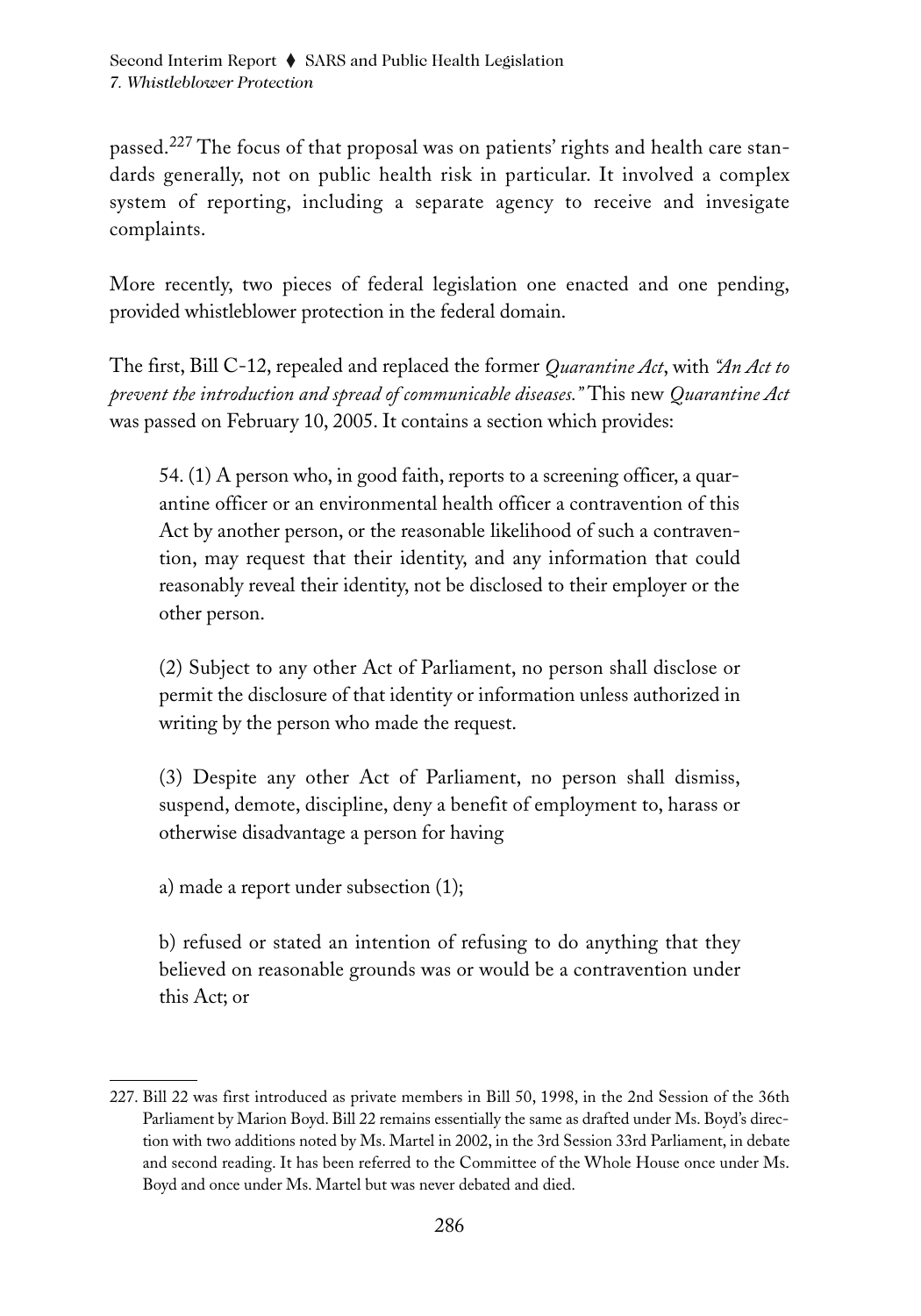c) done or stated an intention to do anything that they believed on reasonable grounds was required under this Act.

The other recent piece of federal legislation is Bill C-11, titled *"An Act to establish a procedure for the disclosure of wrongdoings in the public sector, including the protection of persons who disclose the wrongdoings."*<sup>228</sup> It mandates the establishment of a process by which public sector employees can report wrongdoings in the public sector. Section 19 prohibits reprisals against public servants who make disclosures in accordance with the Act. The protection, however, is limited to federal public sector employees.

Recently, the Justice Policy Committee, examining emergency management law in Ontario, made the following recommendation in respect of whistleblower protection:

Preventing the spread of communicable diseases such as SARS, and ensuring a proper response by the public health system requires open communication between those on the front line, hospital administrators, and government representatives. Sec. 95(4) of the *Health Protection and Promotion Act* protects employees who report occurrences of communicable or reportable diseases, but does not protect, for example, individuals who raise concerns about how disease is being addressed by the public health system.

14. The Committee recommends that government protect employees who, in good faith, raise concerns about public health and other emergency risks by codifying whistleblower protection.229

## Principles of Whistleblower Protection

Enough has been said to demonstrate the wide range of current whistleblower provisions and proposals which exist federally and in Ontario. A similarly wide range of legislation exists in other countries.<sup>230</sup> The form of protection depends on its purpose. Some whistleblower statutes have as their purpose the public exposure and prosecu-

<sup>228.</sup> Bill C-11 received first reading on October 8, 2004.

<sup>229.</sup> Legislative Assembly, Standing Committee on Justice Policy, "Report on the Review of Emergency Management Law in Ontario," November 2004, p. 7.

<sup>230.</sup> Three Whistleblower Protection Models: A Comparative Analysis of Whistleblower Legislation in Australia, the United States and the United Kingdom, Sheryl Groeneweg, Research Directorate, Public Service Commission of Canada, October 2001.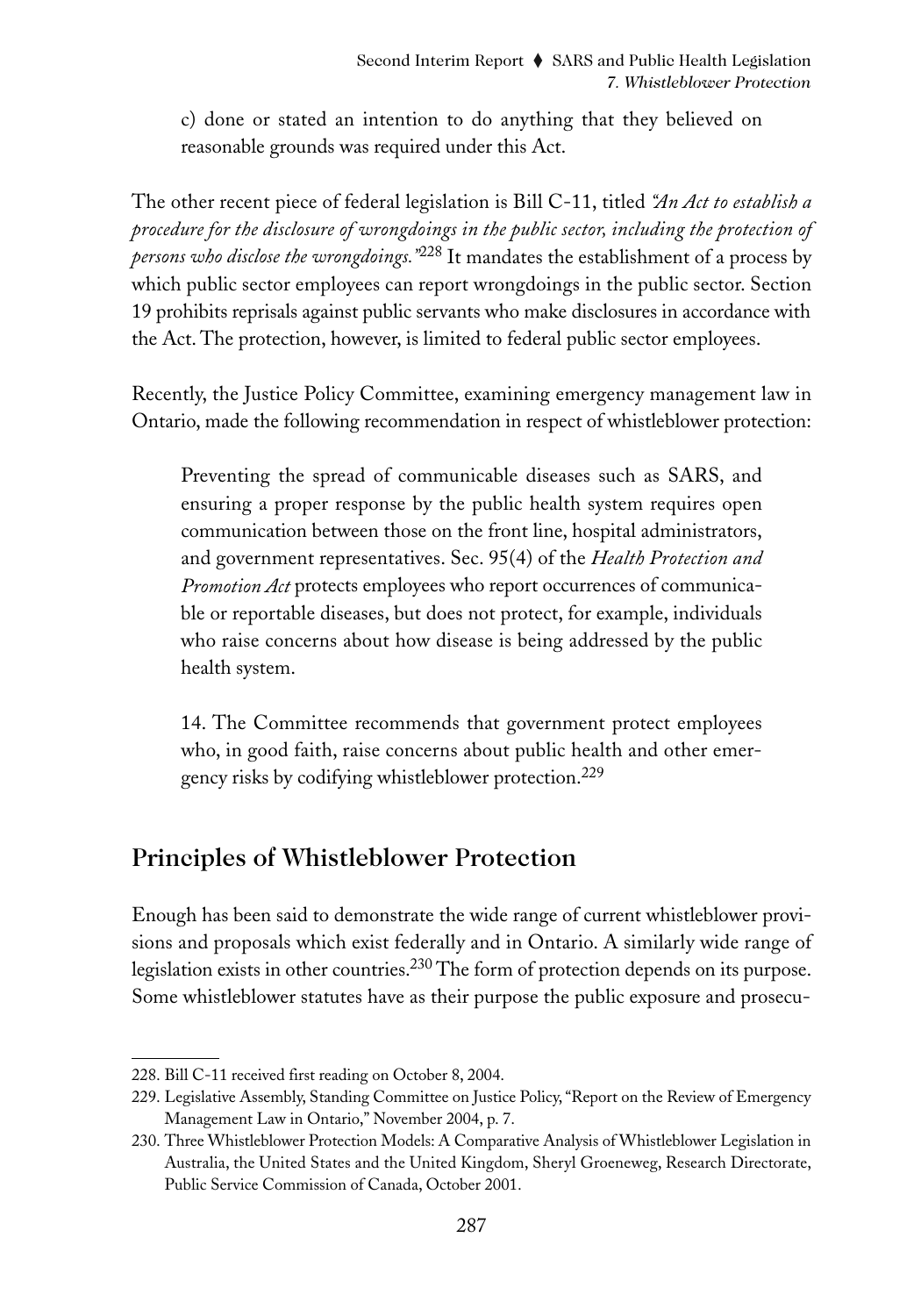tion of the employer. These statutes focus on wrongdoing and punishment. However, the object of public health whistleblower protection is not to punish but to protect the public's health by ensuring timely investigation of a public health risk.

The structure of public health whistleblower protection would be necessarily different from the provincial workplace safety provision and the federal environmental provisions. The latter statutes deal largely with disclosure for the purpose of enforcement or prosecution, while public health disclosure is encouraged for the purpose of investigation and correction.

Another unique feature of health care worker whistleblowing is the private and confidential health information about individual patients that might necessarily be involved in the disclosure to a medical officer of health of a public health danger.

It is beyond the Commission's mandate to debate the question of whether there should be some form of general whistleblower protection throughout the health care system, or indeed the government in general. The Commission's mandate is limited to the public health issues raised by SARS.

The Commission proposes a strong and simple form of protection based on the need to protect employees and encourage the speedy investigation and resolution of public health risks without focusing on wrongdoing or prosecution. The Commission's proposal consists of a clear prohibition against whistleblower retaliation and requires no administrative machinery.

SARS demonstrated that an infection control problem in one hospital can quickly become a problem for the entire province. It must be ensured that any problem in any health care facility that creates a public health hazard is brought to the attention of the medical officer of health or Chief Medical Officer of Health. Otherwise such problems can simmer within a health care institution, uninvestigated and unknown to the authorities, and then break out into the community suddenly and without warning.

The elements of the proposed protection are:

- It applies to every health care worker in Ontario and to everyone in Ontario who employs or engages the services of a health care worker;
- It enables disclosure to a medical officer of health (including the Chief Medical Officer of Health);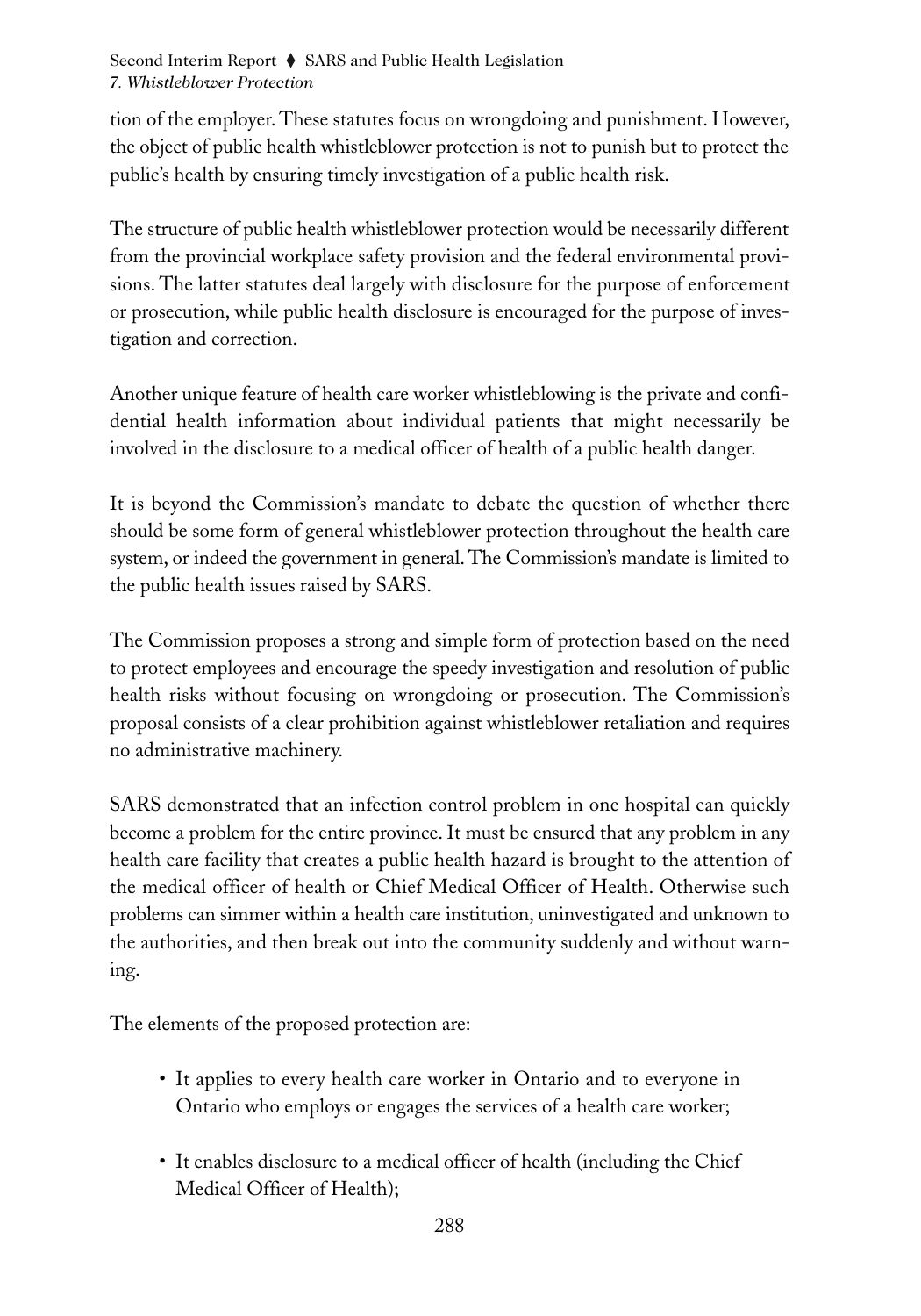- It includes disclosure to the medical officer of health (including the Chief Medical Officer of Health) of confidential personal health information;
- It applies to the risk of spread of an infectious disease and to failures to conform to the *Health Protection and Promotion Act*;
- It prohibits any form of reprisal, retaliation or adverse employment consequences direct or indirect;<sup>231</sup>
- It requires only good faith on the part of the employee; and
- There is both a punitive and a remedial penalty attached to the protection.

The protection should apply to a broad category of people, from nurses, to doctors, to porters, clerks and cleaning staff. It should apply to anyone who employs or engages the services of a health care worker, whether they be permanent staff, contract staff, full-time staff, or part-time casual staff. Each and every health care worker in the province must be assured an equal level of protection, regardless of location of employment or their employment status.

The Commission recommends that the whistleblowing be permitted to the local medical officer of health or the Chief Medical Officer of Health. Some have recommended to the Commission that the whistleblower provisions must include the power to allow a health care worker to whistleblow publicly. For example, OPSEU, in their submission to the Commission, stated:

Indeed, we suggest that this protection be augmented. The *Environmental Bill of Rights* provision does not include protection for providing information to the public. This shortcoming is of particular importance in circumstances where the employee of an enforcement agency is raising a concern that the enforcement agency itself is not performing its duties appropriately. In those circumstances, the only practical alternative for

<sup>231.</sup> Although specific types of reprisal could be listed, as in Ontario's workplace legislation, the listing of specific examples can shift the focus from the strong general prohibition to any gaps in the examples that can be found by an ingenious lawyer or administrator. It is therefore recommended that the prohibition remain general.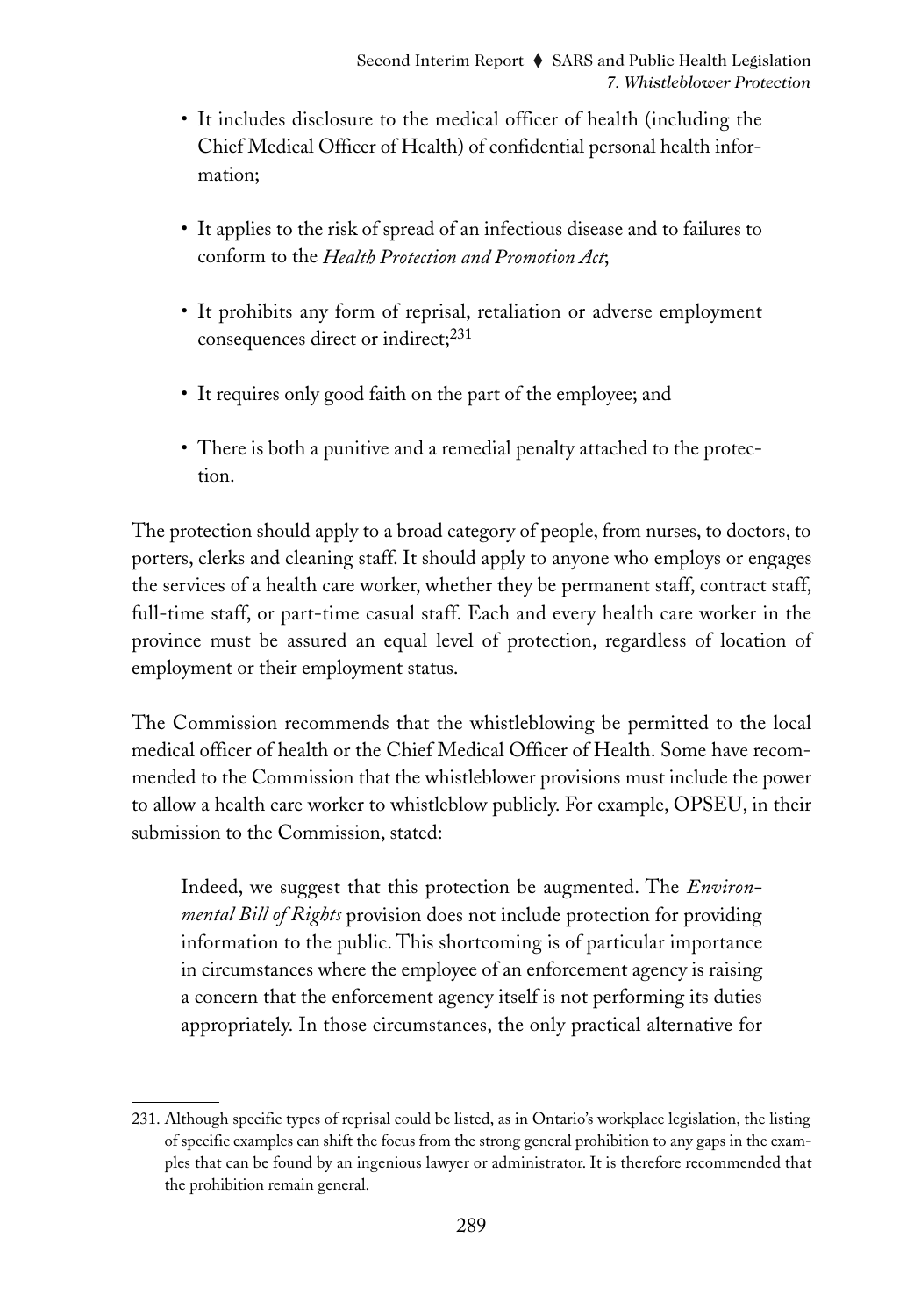> that employee may be to provide the information to the public or to the political process for review. There should be protection for doing so.

The extension of whistleblower protection into the political and media arena would add an entirely new layer to the proposed system of disclosure to the Chief Medical Officer of Health or the medical officer of health. Such extension would require a separate system of safeguards to guarantee that disclosure could not bring confidential personal health information directly or indirectly to the public domain.

It is not clear at this time that anything is required beyond confidential disclosure to the Chief Medical Officer of Health or a medical officer of health who are protected from political interference and armed with the fullest independent authority to investigate and to intervene and speak out publicly<sup>232</sup> without fear of employment consequences. The proposed system of protected disclosure to the Chief Medical Officer of Health or a medical officer of health should be given a chance to work before building an extra layer on the speculation that the proposed system will not work. Until the proposed system has been given a chance to work, the proposal for media and public disclosure is not ripe for enactment.

The Commission recommends that this whistleblower protection described above, be included in the *Health Protection and Promotion Act* and that it extend to all disclosures made in relation to the risk of spread of infectious disease and/or violations of the *Health Protection and Promotion Act*. It would thus become an integral part of the public health protection system administered by the medical officer of health and the Chief Medical Officer of Health.

For three reasons, the Commission recommends that the disclosure be tied directly to the risk of the spread of infectious disease and/or violations of the *Health Protection and Promotion Act*.

The first reason is that other health system problems, such as patient treatment generally, patient safety, occupational health and safety and other general health issues, are outside the direct responsibility of the Chief Medical Officer of Health and the medical officer of health. They cannot, with their enormous range of duties and limited resources, be expected to solve all the problems of the health care system. As one expert commented to the Commission:

<sup>232.</sup> As noted above, the government has increased the independence of the Chief Medical Officer of Health. This report recommends further measures of independence for the Chief Medical Officer of Health and local medical officers of health.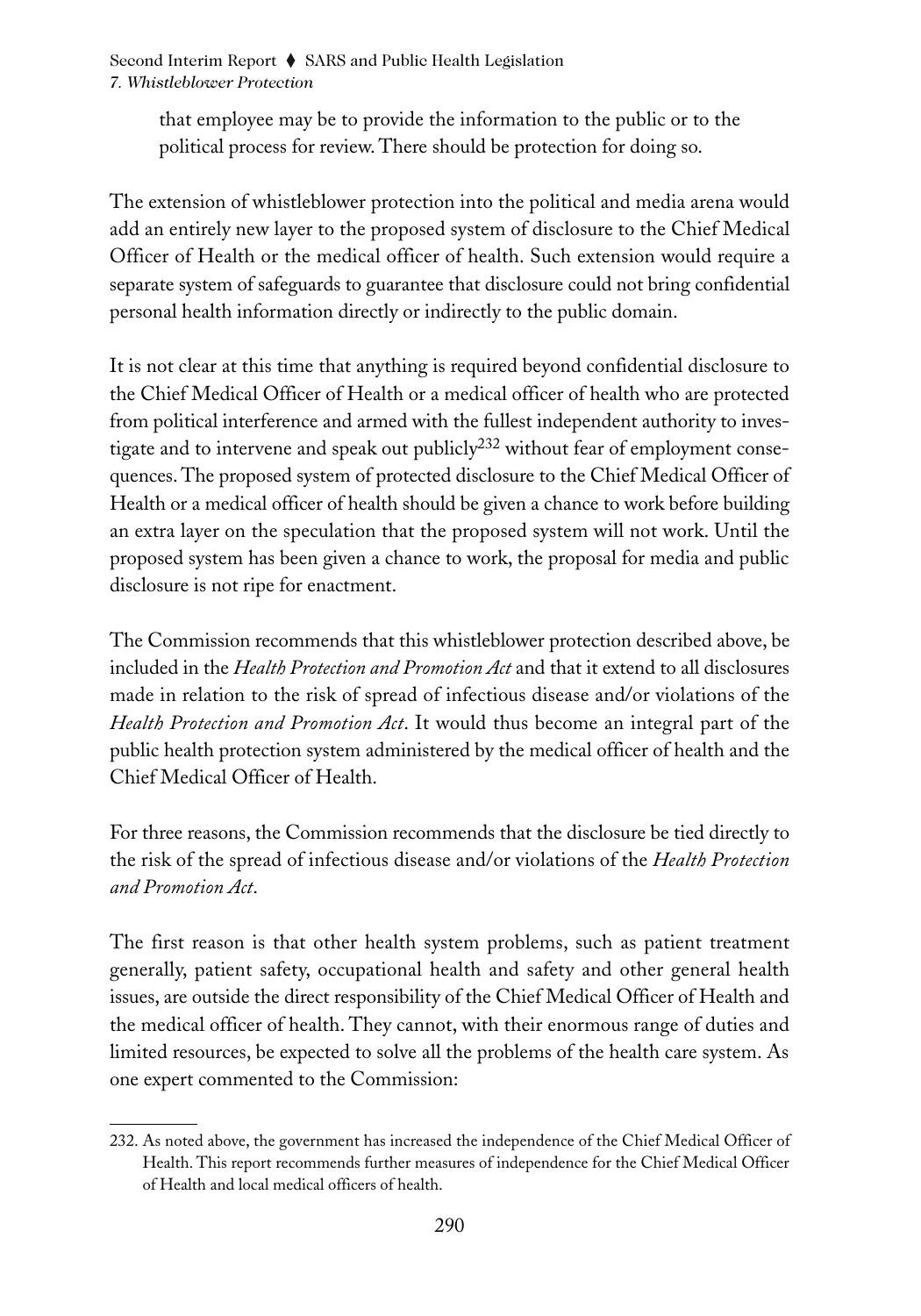… the push will come that it … needs to be universal. If I see a patient maltreated, I want to be able to report; I do not care if it is a public health issue or not … The worst-case scenario is it gets broadened, broadened, broadened and the medical officers of health become the arbiters of every problem in the health system.

The second reason is that to encourage health care workers to report to the medical officers of health problems unrelated to their own duties and resources is to create unrealistic expectations on the part of the public as to the limited role of the medical officers of health and their inability to solve all problems. As another health expert cautioned:

Keep in mind too, the medical officers of health are constrained by the Act itself. Their powers are set out in the Act, their ability to respond to whistle blowing is limited by the Act. So if they are getting a whole bunch of reports outside their mandate, it is true that they are not under any obligation to act. But it is going to create a fairly negative impression from members of the public if they are being asked to do things that are clearly outside their authority to do under the Act and they are going to get such pressure if there is no limit put on what sort of complaints can be brought forward to the medical officer of health as part of whistleblower protection.

To encourage workers to report a problem to an official who has no mandate or ability to deal with the problem is to mislead both the worker and the public.

The third reason is that other forms of disclosure relating to matters such as worker health and safety are already covered by existing legislation and governed by the machinery of other statutes such as the *Occupational Health and Safety Act*. Workplace health and safety issues arising from SARS are strongly on the Commission's agenda and will be dealt with in the final report. This interim report deals only with the public health aspects of whistleblower disclosure where health care workers have no protection at all. Whatever issues may be identified in the current legislation or in the role that the Ministry of Labour played during the SARS outbreak, the solution does not lie in forcing the medical officer of health to intervene in relation to issues outside their mandate, resources and legal powers.

The good faith requirement proposed by this Commission excludes from protection only those disclosures that are made for some bad faith purpose, such as personal malice. Some whistleblower legislation, by requiring "reasonable and probable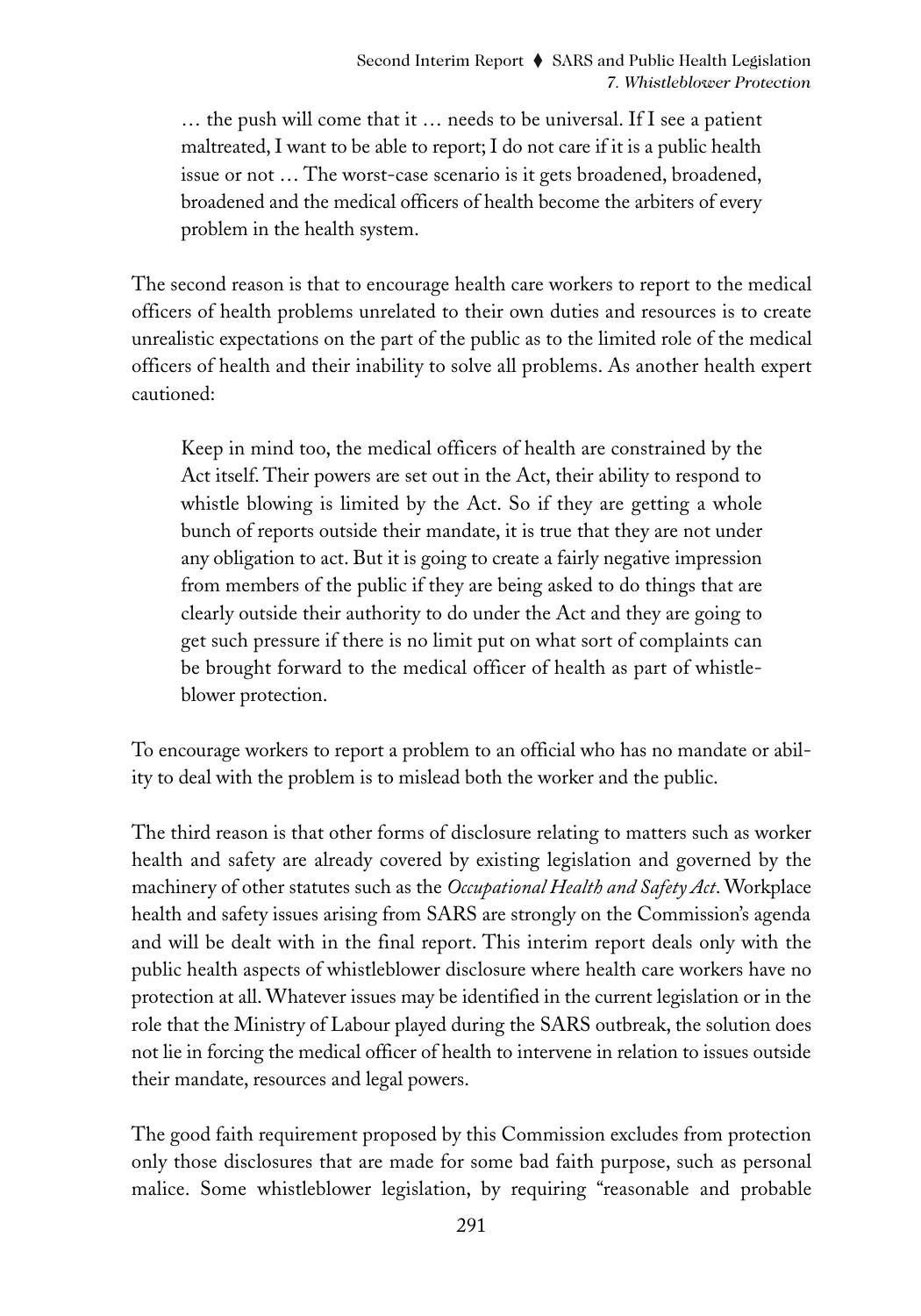grounds" instead of mere good faith, diminishes the protection afforded to the worker.

To require that the worker have "reasonable and probable grounds" to believe that the apprehended problem actually does exist in fact is a high hurdle for the health care worker, akin to the criminal requirement that a police officer, before laying a criminal charge, must have objective reasonable and probable grounds to believe that a criminal offence has been committed. There are lower thresholds such as "reasonable suspicion" and "reason to believe." A requirement of "reasonable and probable grounds" or even "reasonable suspicion" attracts the criminal standard and it could lead to endless arguments in court about the degree of proof required before a health care worker can disclose a problem. This criminal law baggage is an unecessary burden for the health care worker who sees a potential infection control problem or a cluster of uninvestigated suspicious infections and simply wants to make sure that someone looks into it.

It is important to ensure that the whistleblower protection does not put the threshold too high for effective health care worker protection. The Commission recommends that the worker be protected so long as the disclosure is made in good faith. In recommending the good faith requirement the Commission rejects the "reasonable and probable grounds"<sup>233</sup> requirement that would afford too little protection to the worker.

Finally, the protection must come with penalties for violation, both punitive and remedial. For example, paragraph 70(1)(a) of the *Personal Health Information Protection Act*, makes it an offence for anyone to dismiss, suspend, demote, discipline, harass or otherwise disadvantage a person who has made a report or complaint to the Commissioner under the Act.<sup>234</sup> Such a violation is punishable by a fine of up to

234. Subsection 70(1) provides:

No one shall dismiss, suspend, demote, discipline, harass or otherwise disadvantage a person by reason that,

(a) the person, acting in good faith and on the basis of reasonable belief, has disclosed to the Commissioner that any other person has contravened or is about to contravene a provision of this Act or its regulations;

<sup>233.</sup> The *Public Interest Disclosure Act*, 1998 (U.K.), 43B(2) of the United Kingdom:

to qualify for protection, requires that the worker making the disclosure must be acting in good faith throughout and must have reasonable grounds for believing that the information disclosed indicates the existence of one of the defined problems.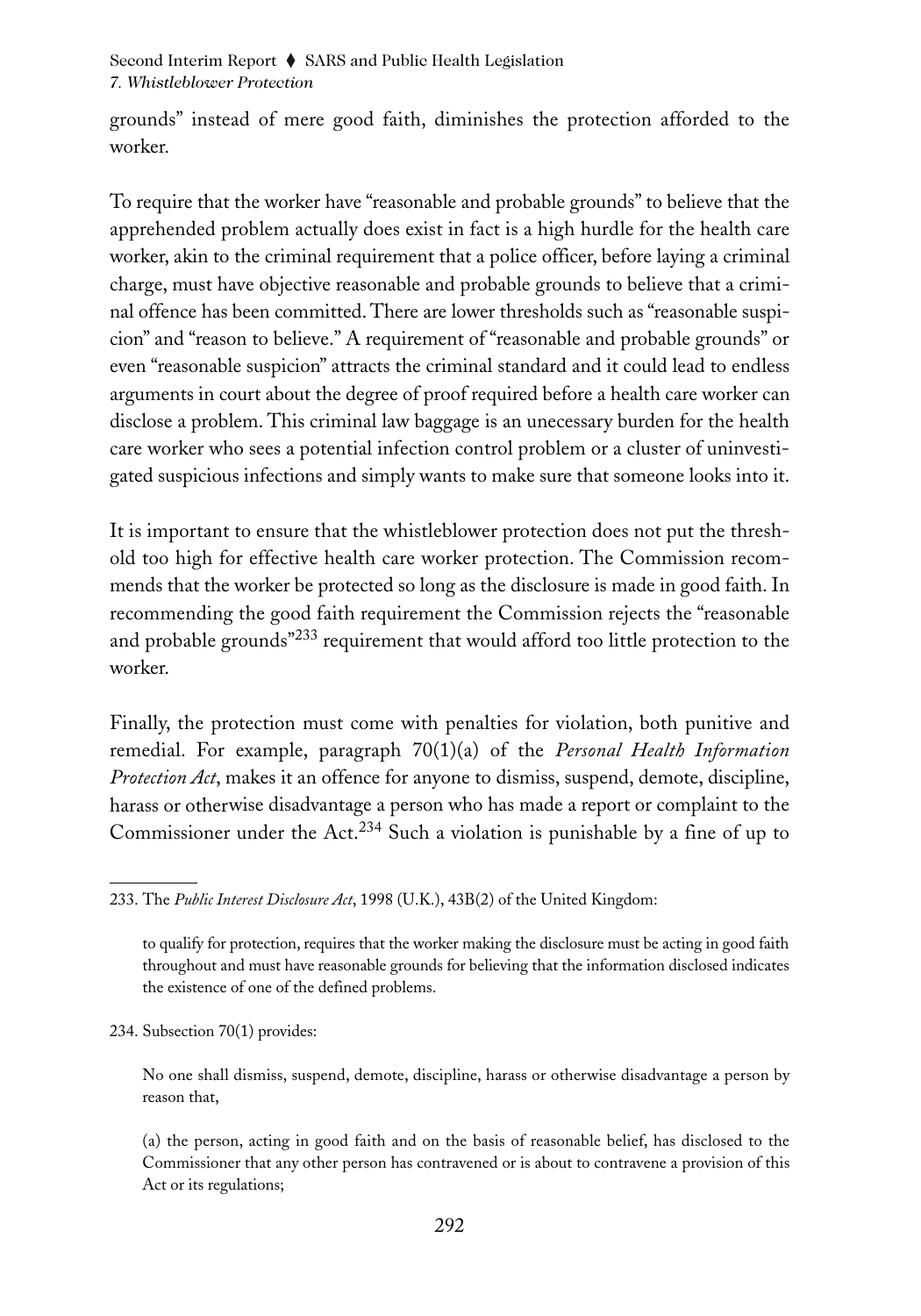\$50,000.00 where the offender is a natural person and \$250,000.00 where the offender is not a natural person.<sup>235</sup>

While these deterrent penalties are essential, remedial protection is equally important. It is not enough to punish the employer if the employee is left without any remedy. It is of little assistance to the health care worker if the violating employer is fined but the worker is left without a job. Other statutes, such as the *Environmental Bill of Rights*<sup>236</sup>

Subsection 72(1) provides:

A person is guilty of an offence if the person,

(j) contravenes section 70.

235. Subsection 72(2) provides:

A person who is guilty of an offence under subsection (1) is liable, on conviction,

- (a) if the person is a natural person, to a fine of not more than \$50,000; and
- (b) if the person is not a natural person, to a fine of not more than \$250,000.
- 236. Subsection 105(1) provides:

Any person may file a written complaint with the Board alleging that an employer has taken reprisals against an employee on a prohibited ground.

### Reprisals

(2) For the purposes of this Part, an employer has taken reprisals against an employee if the employer has dismissed, disciplined, penalized, coerced, intimidated or harassed, or attempted to coerce, intimidate or harass, the employee.

### Prohibited grounds

(3) For the purposes of this Part, an employer has taken reprisals on a prohibited ground if the employer has taken reprisals because the employee in good faith did or may do any of the following:

1. Participate in decision-making about a ministry statement of environmental values, a policy, an Act, a regulation or an instrument as provided in Part II.

2. Apply for a review under Part IV.

3. Apply for an investigation under Part V.

4. Comply with or seek the enforcement of a prescribed Act, regulation or instrument.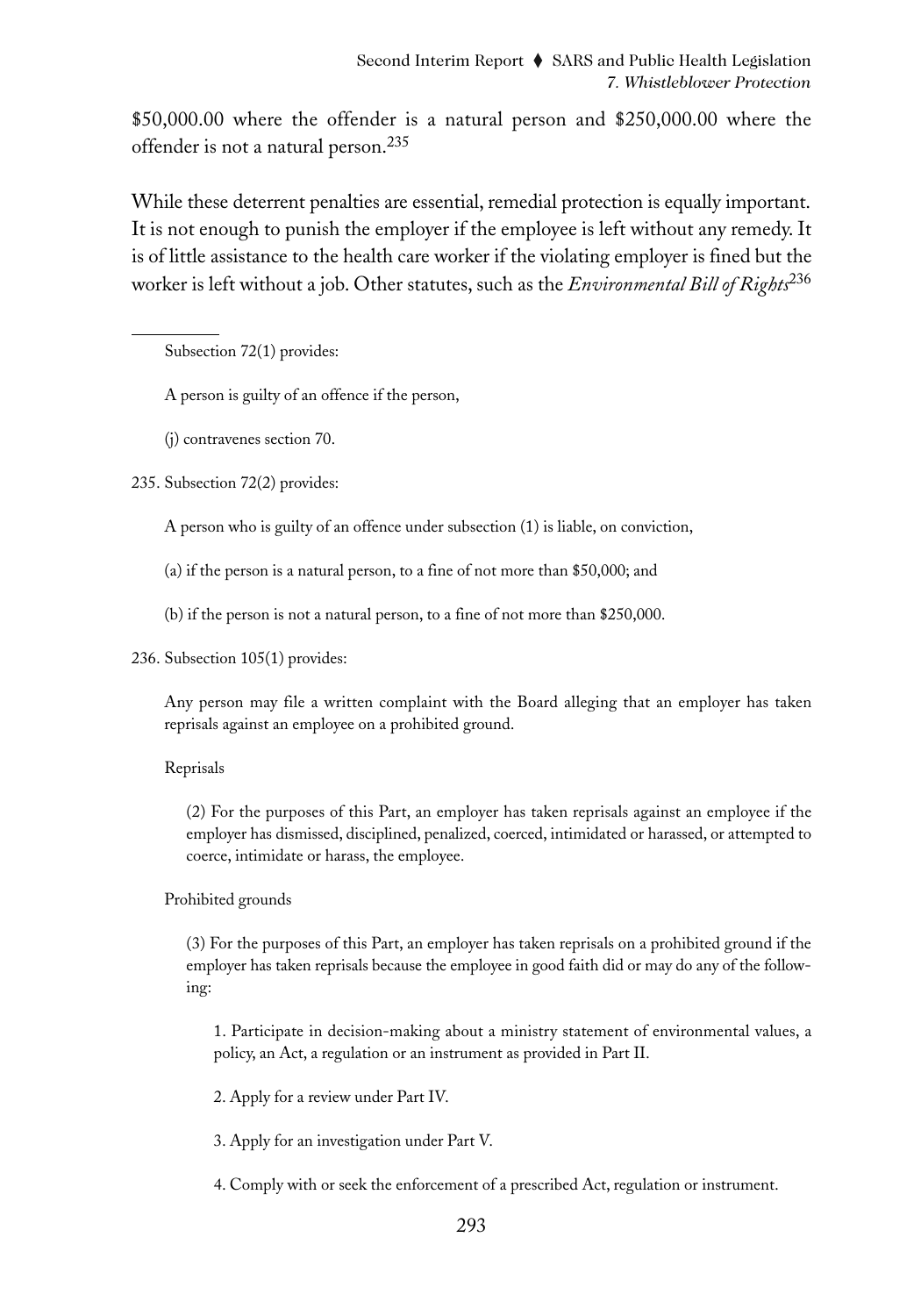and the *Occupational Health and Safety Act*,<sup>237</sup> have attempted to address this issue by establishing procedures for review by the Ontario Labour Relations Board, in cases of

> 5. Give information to an appropriate authority for the purposes of an investigation, review or hearing related to a prescribed policy, Act, regulation or instrument.

6. Give evidence in a proceeding under this Act or under a prescribed Act.

Labour relations officer, authorization

106. The Board may authorize a labour relations officer to inquire into a complaint.

Labour relations officer, inquiry into complaint

107. A labour relations officer authorized to inquire into a complaint shall make the inquiry as soon as reasonably possible, shall endeavour to effect a settlement of the matter complained of and shall report the results of the inquiry and endeavours to the Board.

Inquiry by the Board

108. If a labour relations officer is unable to effect a settlement of the matter complained of, or if the Board in its discretion dispenses with an inquiry by a labour relations officer, the Board may inquire into the complaint.

Burden of proof

109. In an inquiry under section 108, the onus is on the employer to prove that the employer did not take reprisals on a prohibited ground.

Determination by the Board

110. If the Board, after inquiring into the complaint, is satisfied that the employer has taken reprisals on a prohibited ground, the Board shall determine what, if anything, the employer shall do or refrain from doing about the reprisals.

Same

(2) A determination under subsection (1) may include, but is not limited to, one or more of,

(a) an order directing the employer to cease doing the Act or acts complained of;

(b) an order directing the employer to rectify the Act or acts complained of; or

(c) an order directing the employer to reinstate in employment or hire the employee, with or without compensation, or to compensate instead of hiring or reinstatement for loss of earnings or other employment benefits in an amount assessed by the Board against the employer.

#### 237. Subsection 50(1) provides:

No employer or person acting on behalf of an employer shall,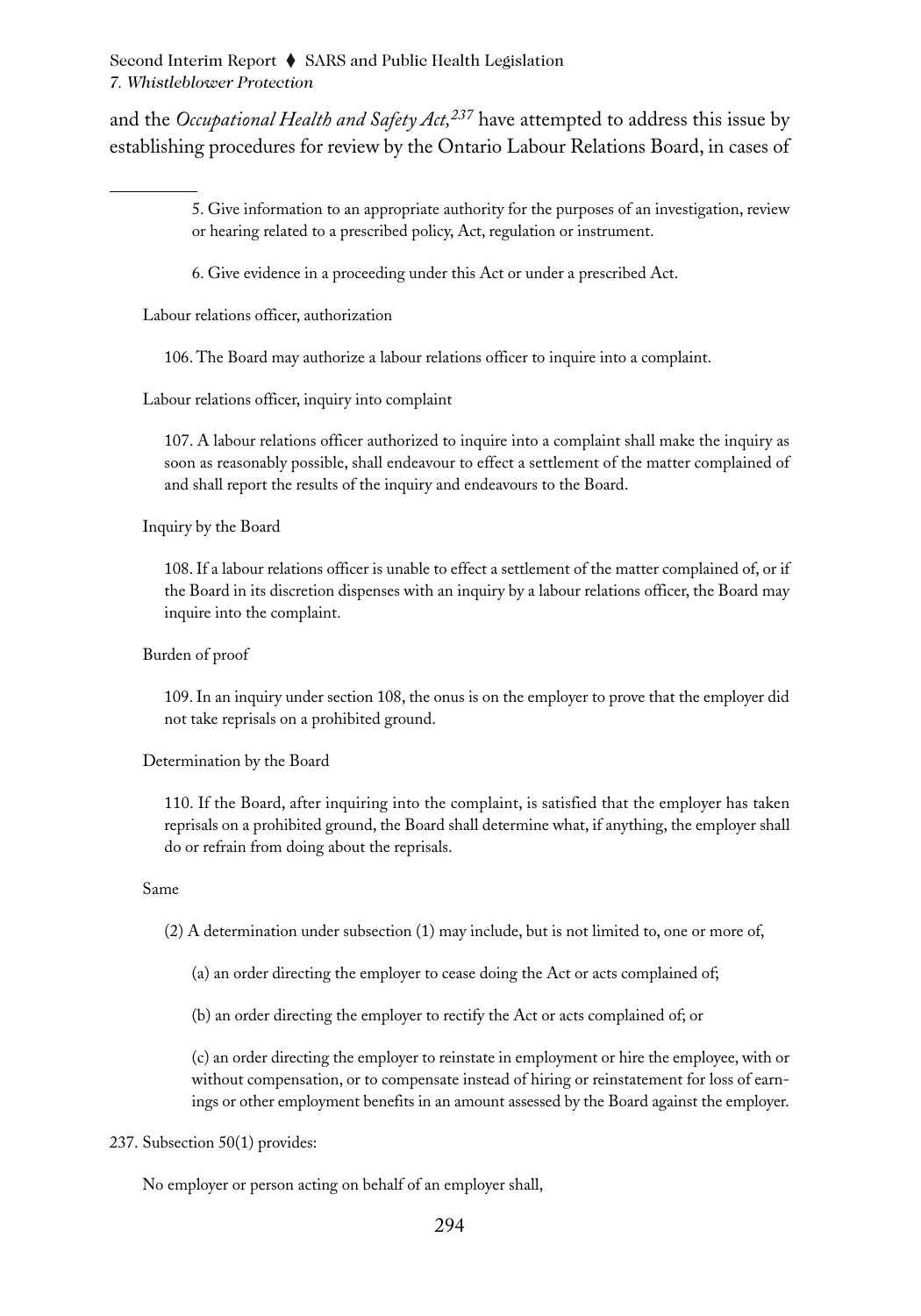- (a) dismiss or threaten to dismiss a worker;
- (b) discipline or suspend or threaten to discipline or suspend a worker;
- (c) impose any penalty upon a worker; or
- (d) intimidate or coerce a worker,

because the worker has acted in compliance with this Act or the regulations or an order made thereunder, has sought the enforcement of this Act or the regulations or has given evidence in a proceeding in respect of the enforcement of this Act or the regulations or in an inquest under the *Coroners Act*.

#### Arbitration

(2) Where a worker complains that an employer or person acting on behalf of an employer has contravened subsection (1), the worker may either have the matter dealt with by final and binding settlement by arbitration under a collective agreement, if any, or file a complaint with the Board in which case any rules governing the practice and procedure of the Board apply with all necessary modifications to the complaint.

Inquiry by Board

(3) The Board may inquire into any complaint filed under subsection (2) and section 96 of the *Labour Relations Act, 1995*, except subsection (5), applies with all necessary modifications as if such section, except subsection (5), is enacted in and forms part of this Act.

#### Same

(4) On an inquiry by the Board into a complaint filed under subsection (2), sections 110, 111, 114 and 116 of the *Labour Relations Act, 1995* apply with all necessary modifications.

#### Onus of proof

(5) On an inquiry by the Board into a complaint filed under subsection (2), the burden of proof that an employer or person acting on behalf of an employer did not act contrary to subsection (1) lies upon the employer or the person acting on behalf of the employer.

Jurisdiction when complaint by Crown employee

(6) The Board shall exercise jurisdiction under this section on a complaint by a Crown employee that the Crown has contravened subsection (1).

#### Board may substitute penalty

(7) Where on an inquiry by the Board into a complaint filed under subsection (2), the Board determines that a worker has been discharged or otherwise disciplined by an employer for cause and the contract of employment or the collective agreement, as the case may be, does not contain a specific penalty for the infraction, the Board may substitute such other penalty for the discharge or discipline as to the Board seems just and reasonable in all the circumstances.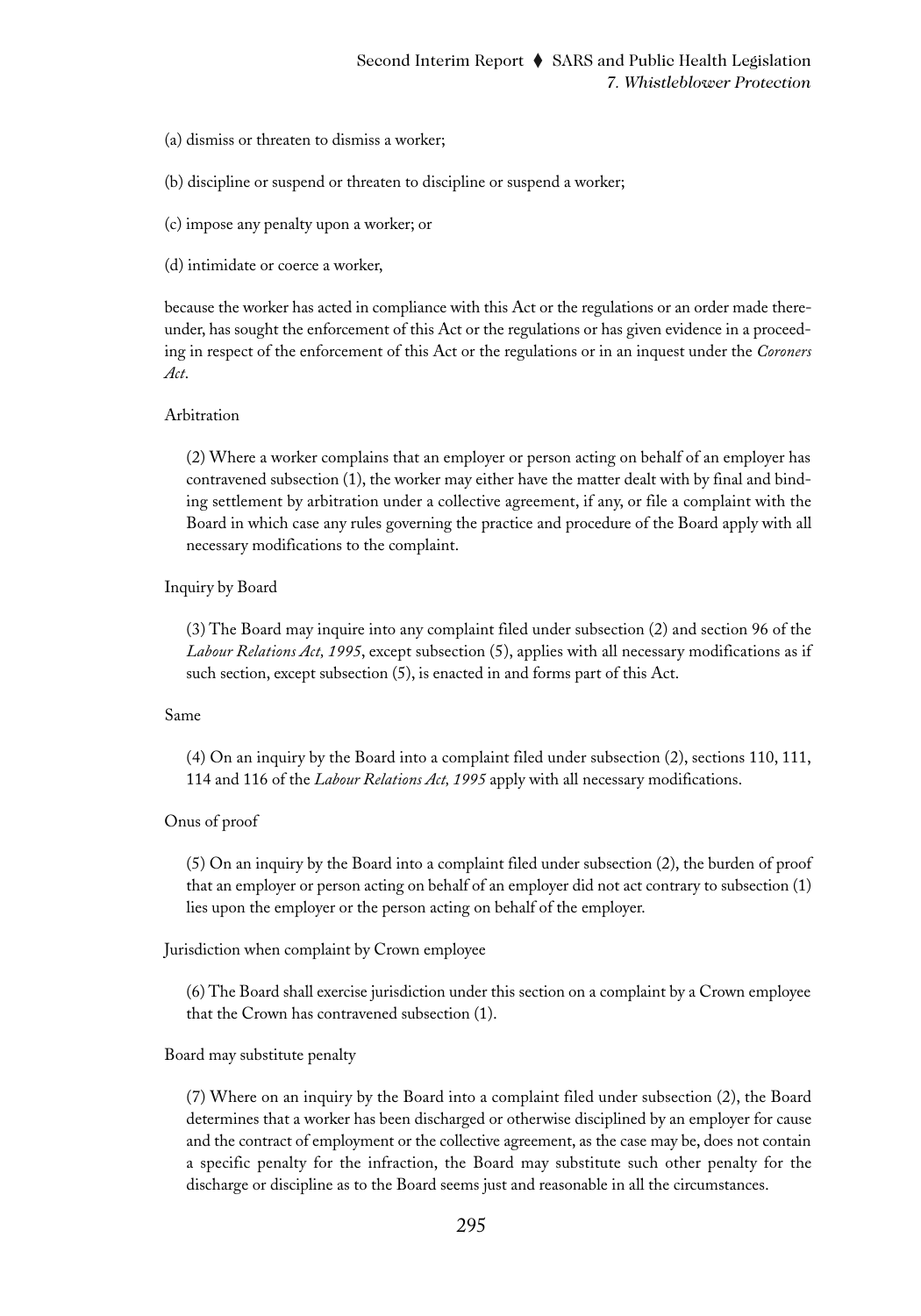dismissal or workplace reprisals against a whistleblowing employee. In both statutes the burden of proof is on the employer to establish that it did not take repraisals on the prohibited ground. Health care workers who whistleblow for the protection of the public's health require protection equal to that afforded by the *Environmental Protection Act* and the *Occupational Health and Safety Act*.

The Commission therefore recommends that an employer who breaches the whistleblower protection is liable to a fine of up to \$50,000.00 where the offender is a natural person and \$250,000.00 where the offender is not a natural person, and that remedial machinery be enacted to restore a whistleblower to the position he or she held before the unlawful reprisal.<sup>238</sup>

### **Conclusion**

Any health care worker should be free to alert public health authorities to a situation that involves the risk of spreading an infectious disease, or a failure to comply with the *Health Protection and Promotion Act*. Public health officials do not have the resources to be present in every health care facility at every moment. While one would expect that a facility administrator, infection control specialist, or practitioner would report to public health officials situations or cases that might risk the public's health, the cost of nonreporting or inaction is too high. In the event of such a failure to report, regardless of its cause, it is not enough to hope that public health officials will stumble across the problem eventually. SARS and other diseases<sup>239</sup>clearly demonstrate the importance of timely reporting of a risk to public health. Health care workers can be the eyes and ears of public health and the front line protectors of the public's health. They must be free to communicate with public health officials without fear of employment consequences or reprisals.

It should also include liability of directors.

239. For example, Tuberculosis. Consider the case of the delayed reporting of a homeless man with tuberculosis, which is discussed earlier in the "Reporting Requirements" chapter.

<sup>238.</sup> The liability and penalty should be the same as that in the *Personal Health Information Protection Act*, including liability of officers and other employees as set out in s. 72(3). It provides:

<sup>72(3)</sup> If a corporation commits an offence under this Act, every officer, member, employee or other agent of the corporation who authorized the offence, or who had the authority to prevent the offence from being committed but knowingly refrained from doing so, is a party to and guilty of the offence and is liable, on conviction, to the penalty for the offence, whether or not the corporation has been prosecuted or convicted.